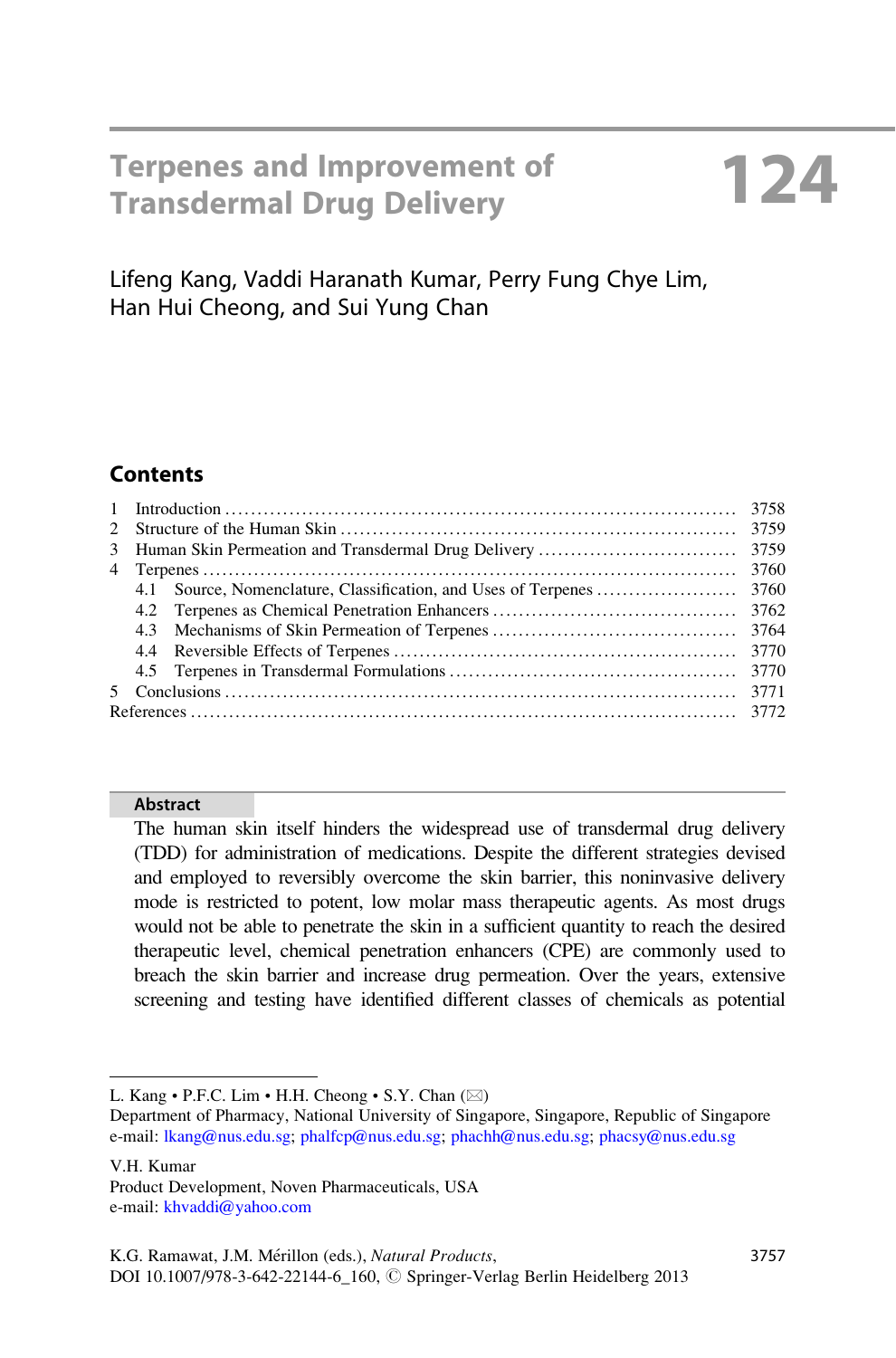adjuvants. Among these, terpenes, which are constituents of plant essential oils, have been widely investigated as skin penetration enhancers for both hydrophilic and hydrophobic drugs. Their enhancing effects on human skin and interactions with skin lipids have been extensively studied. The mechanisms of action of terpenes on excised human skin as determined by several analytical techniques were found to be the extraction and phase separation of stratum corneum intercellular lipids. The enhancing efficacies of terpenes with various physicochemical properties for lipophilic and hydrophilic drugs could be compared and ranked, while their enhancing effects on the skin were found to be reversible and the in vitro permeability of skin recovered once they were removed from the excised skin. Terpenes have been incorporated as adjuvants in the form of penetration enhancers or sorption promoters for improved drug delivery from various dosage forms including solutions, gels, and transdermal therapeutic systems.

#### Keywords

Transdermal • human skin • drug delivery • chemical penetration enhancers • terpenes

| <b>Abbreviations</b> |                                   |  |  |  |  |  |  |
|----------------------|-----------------------------------|--|--|--|--|--|--|
| <b>CPE</b>           | Chemical penetration enhancers    |  |  |  |  |  |  |
| <b>DSC</b>           | Differential scanning calorimetry |  |  |  |  |  |  |
| <b>FTIR</b>          | Fourier transform infrared        |  |  |  |  |  |  |
| GP <sub>1</sub>      | Dibutyllauroylglutamide           |  |  |  |  |  |  |
| <b>ITC</b>           | Isothermal titration              |  |  |  |  |  |  |
| <b>LPP</b>           | Lipid-protein-partitioning        |  |  |  |  |  |  |
| <b>PG</b>            | Propylene glycol                  |  |  |  |  |  |  |
| SC.                  | Stratum corneum                   |  |  |  |  |  |  |
| <b>SMGA</b>          | Small molecule gelling agents     |  |  |  |  |  |  |
| <b>TDD</b>           | Transdermal drug delivery         |  |  |  |  |  |  |
| <b>TTS</b>           | Transdermal therapeutic system    |  |  |  |  |  |  |
|                      |                                   |  |  |  |  |  |  |

#### 1 Introduction

The human skin barrier hinders the widespread use of transdermal drug delivery (TDD) for drug administration. Despite the range of strategies devised and employed to reversibly overcome the skin barrier, TDD is restricted to potent and low molar mass therapeutic agents. Nonetheless, this noninvasive delivery mode offers advantages such as sustained and controlled drug release, reduced side effects, improved bioavailability, better patient acceptance and compliance, and easy termination of drug therapy. The use of chemical penetration enhancers (CPE) is the conventional approach to modify the skin structure and lower its resistance, so as to allow sufficient drug to reach desired therapeutic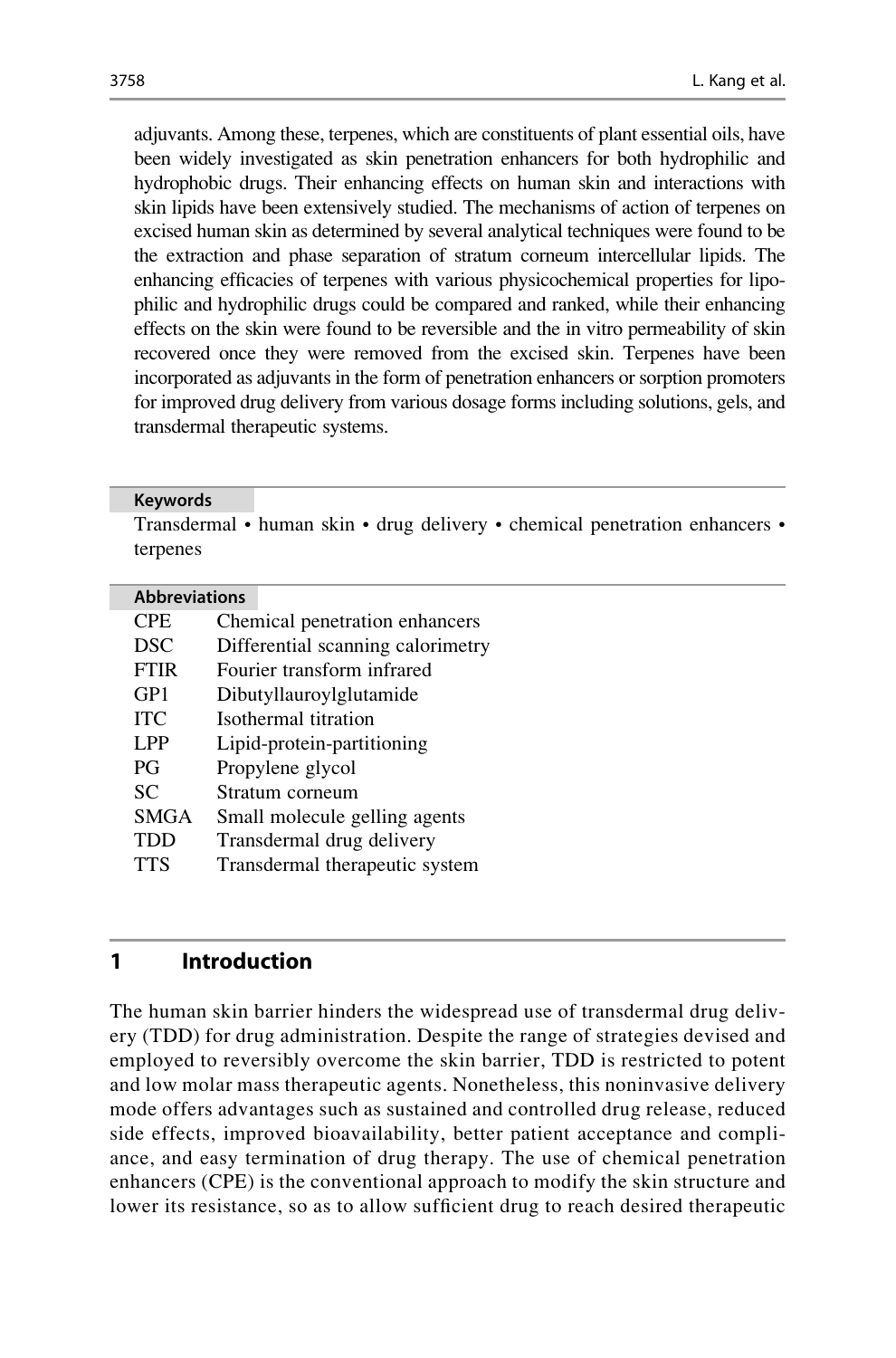levels for systemic effects. Over the years, extensive screening and testing have identified different classes of chemicals as potential adjuvants. Among these, terpenes, the natural volatile oils extracted from plant sources, have been widely used as CPE by permeating into the human skin and reversibly decreasing its barrier resistance.

#### 2 Structure of the Human Skin

The skin, with a surface area of ca.  $1.72 \text{ m}^2$ , is the most accessible organ of the human body and continues to be the preferred site for the application of topical dosage forms [\[1](#page-15-0)]. It consists of three main histological layers: the epidermis, dermis, and subcutis as show in [Fig. 124.1](#page-3-0) [[2\]](#page-15-0). The stratum corneum (SC) of the epidermis, the outermost part of the skin  $[3, 4]$  $[3, 4]$  $[3, 4]$  $[3, 4]$  $[3, 4]$  is a remarkable transport barrier which effectively retards the diffusion of exogenous and endogenous moieties into and out of the host and may be regarded as the rate-limiting layer [\[5](#page-15-0)]. Superficial SC is formed in the final stage of differentiation from several layers of dead cells embedded in a lipid matrix, and its morphology resembles a "brick and mortar" array [[6\]](#page-15-0).

The protective quality of the skin is firmly attributed to the unique composition and structural configuration of the intercellular SC lipids. Lipid bilayers of ceramides, fatty acids, cholesterol, and cholesterol esters are arranged into a continuous semicrystalline and crystalline interconnecting domain [\[7–9\]](#page-15-0). As sweat glands and hair follicles occupy a fractional skin area of 0.1% [[3](#page-15-0)], absorption across the SC layer can be geometrically subdivided into transcellular and intercellular routes. Tortuous intercellular pathway is supposedly the principal route [[10–12\]](#page-15-0).

#### 3 Human Skin Permeation and Transdermal Drug Delivery

The continuous SC has been the usual target in TDD. In recent years, researchers have employed physical and chemical methods to temporarily disrupt its elegant molecular structure. Physical methods such as low-frequency ultrasound (sonophoresis) and electrical current (iontophoresis and electroporation) may facilitate absorption of drug molecules by physically altering the skin morphology [[13\]](#page-15-0). Ultrasound causes cavitation, and the shock waves from the collapsing vacuum bubbles increase the free volume space within the lipid lamellae [[14,](#page-15-0) [15\]](#page-15-0). Iontophoresis electrically drives or repels ionized drug molecules and peptides through current-induced defects [\[16](#page-15-0), [17](#page-15-0)]. Skin electroporation creates transient aqueous pores in the lipid bilayers.

The conventional strategy of disrupting the skin barrier and improving the skin permeation of poorly absorbed drugs is to incorporate CPE into drug preparations [\[10](#page-15-0), [18\]](#page-15-0). Lipid-protein-partitioning (LPP) model [[19\]](#page-15-0) theorizes that CPE intensifies TDD by increasing drug solubility in the donor formulation, increasing drug partitioning between the formulation and the skin, or disrupting the intercellular SC lipids [[13,](#page-15-0) [20\]](#page-15-0). At clinically acceptable concentrations, most CPE interact with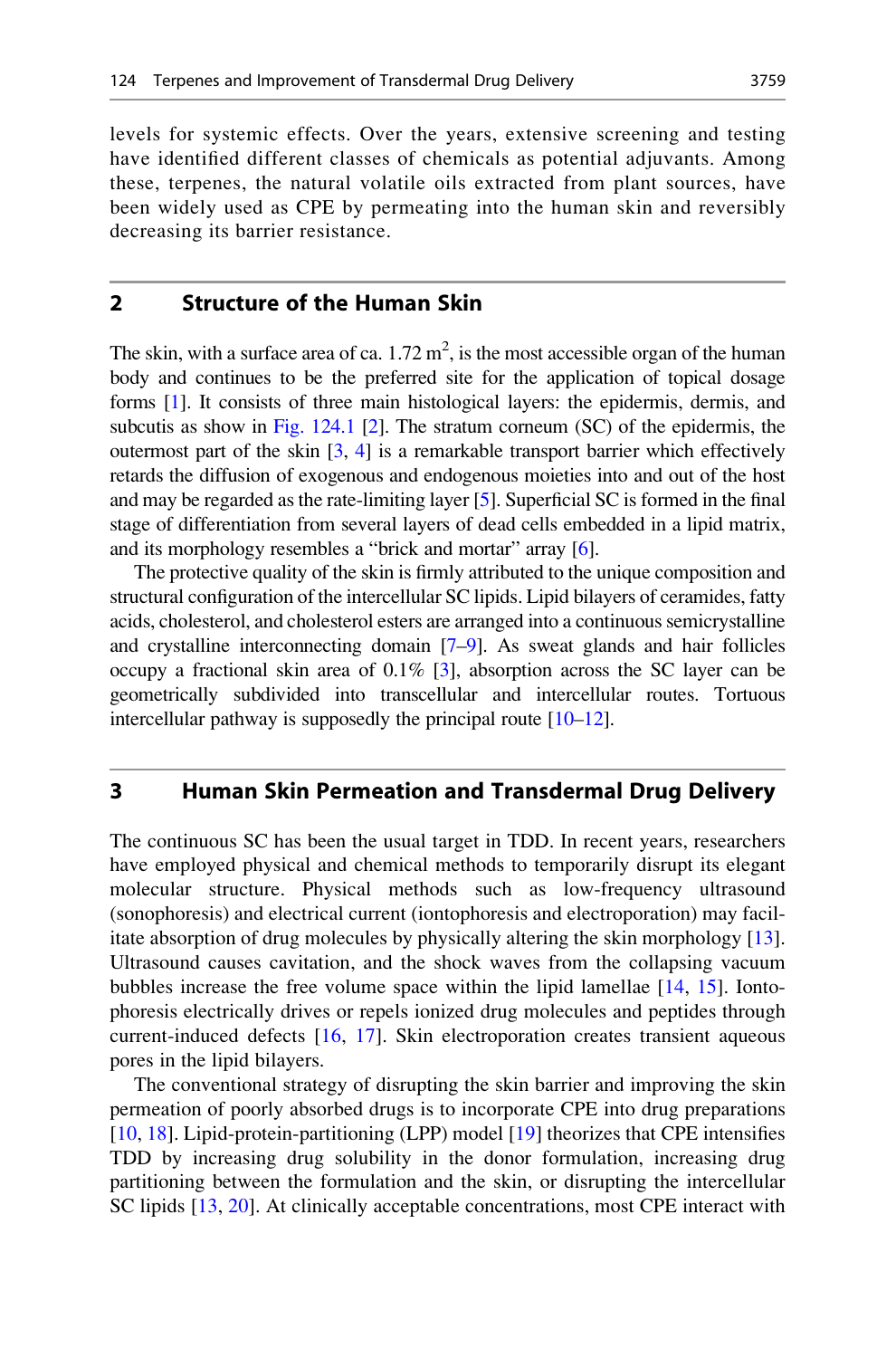<span id="page-3-0"></span>

Fig. 124.1 Cross-sectional view of the uppermost layers of human skin (stratum corneum, viable epidermis, and dermis) (Adapted from Venkatraman and Gale [[2\]](#page-15-0))

the lipoidal domains. These interactions include lipid fluidization, polarity alteration, phase separation, and lipid extraction as illustrated in [Fig. 124.2](#page-4-0) [[10,](#page-15-0) [20\]](#page-15-0). Compounds such as sulfoxides, pyrrolidones, fatty acids, terpenes, and alcohols are potential enhancers. The ideal CPE would be pharmacologically inert, nontoxic, nonirritating, nonallergenic, and compatible with other components of the transdermal formulation and device as well as upon removal, the skin barrier properties would be restored rapidly and fully. In addition, the onset and duration of the action of a CPE should be predictable and reproducible [\[21](#page-15-0)].

#### 4 Terpenes

#### 4.1 Source, Nomenclature, Classification, and Uses of Terpenes

Terpenes are constituents of essential oils which are the volatile and fragrant substances present in flowers, fruits, and leaves of plants. They are named "terpenes" after "turpentine" as turpentine oil is a mixture of these compounds [[22](#page-16-0), [23](#page-16-0)]. They are usually named after the plants from which they were first isolated. Some terpenes share the same composition by percentage, and some have even the same molecular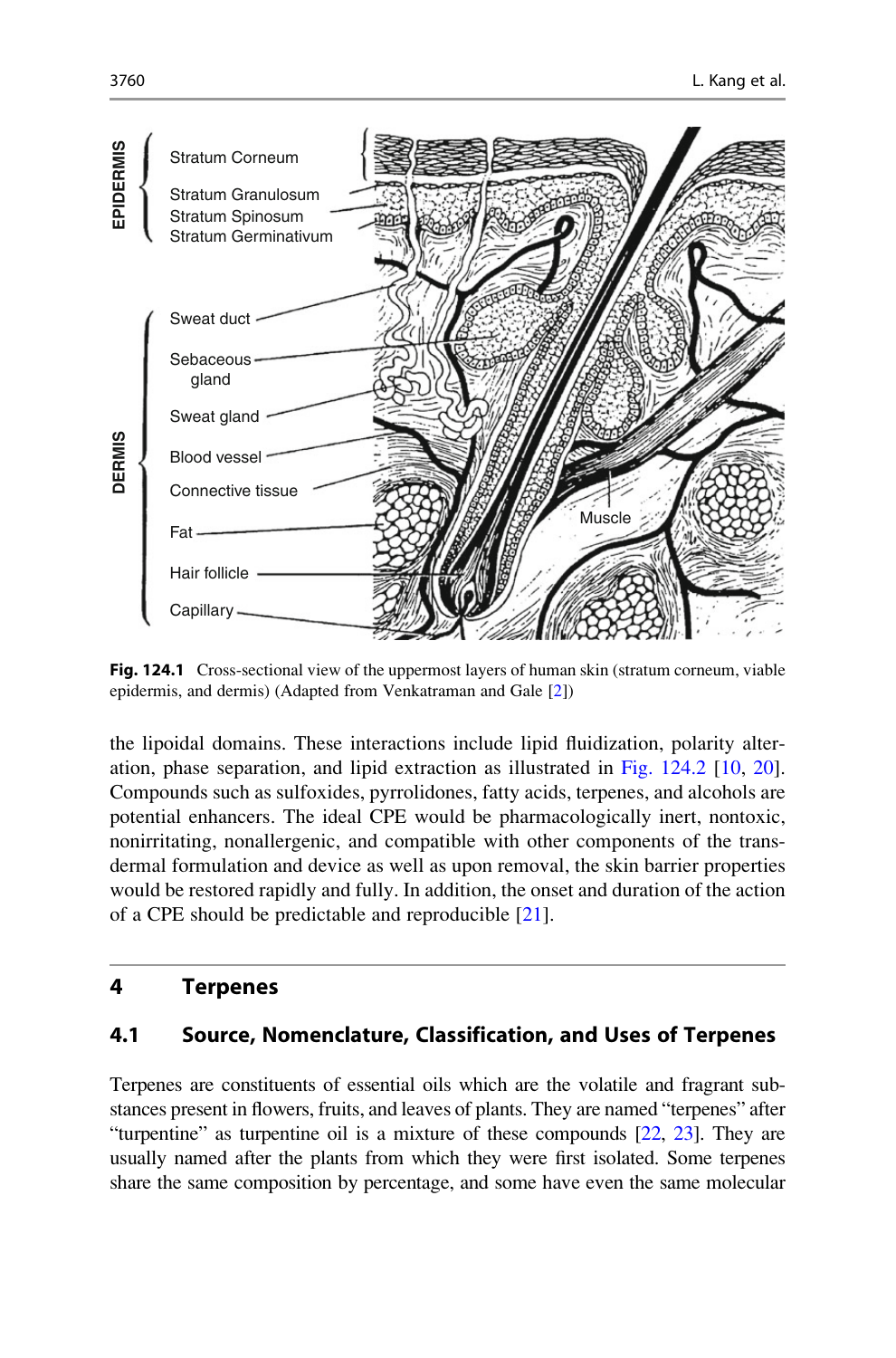<span id="page-4-0"></span>

Fig. 124.2 Action of chemical penetration enhancers within the intercellular lipid domain (Adapted from Williams and Barry [\[20\]](#page-15-0))

weights and similar boiling points. However, they smell different, have different optical properties, and behave differently in chemical reactions, they are not identical.

The term "terpene" is used to describe a compound, which is a constituent of an essential oil containing carbon and hydrogen or carbon atoms, hydrogen, and oxygen atoms, and is not aromatic in character  $[24, 25]$  $[24, 25]$  $[24, 25]$  $[24, 25]$  $[24, 25]$ . This definition is usually extended to include other compounds called terpenoids, which are not of natural occurrence but are very closely related to the natural terpenes. Most terpenes, which include terpenoids, are invariably hydrocarbons, alcohols, aldehydes, ketones, or oxides, and they may be solids or liquids. Terpene hydrocarbons are usually liquids, while terpenes of higher molecular weights, mostly obtained from the natural gums and resins of plants and trees, are not steam volatile.

Terpenes are defined and classified by the so-called isoprene rule, introduced by Wallach in 1887 [\[22\]](#page-16-0). Two isoprene units make one "terpene unit." They are grouped according to the number of isoprene units, for example, monoterpenes  $[C_{10}]$ , sesquiterpenes  $[C_{15}]$ , diterpenes  $[C_{20}]$ , triterpenes  $[C_{30}]$ , and tetraterpenes  $[C_{40}]$  contain 2, 3, 4, 6, and 8 isoprene units, respectively. A subsidiary classification is based on the number of carbon rings present in the terpene;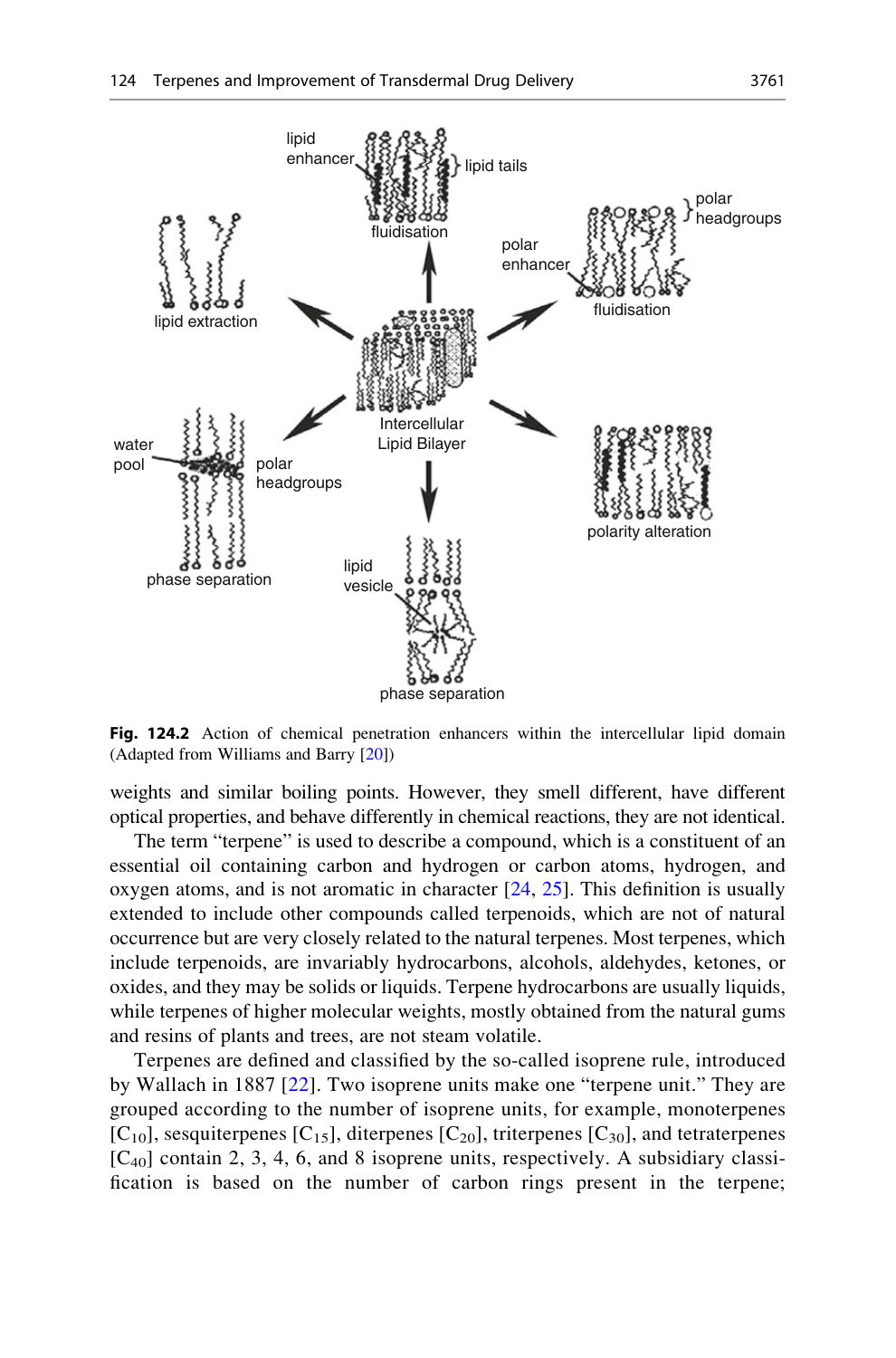monoterpenes, for example, may be acyclic, monocyclic, or bicyclic. Each group is further broken down into chemical divisions of hydrocarbons, alcohols, oxides (ethers), and ketones.

Terpenes have been utilized for a number of therapeutic purposes, such as in antispasmodics, carminatives, and perfumery. They have been found to be useful when incorporated into topical and transdermal pharmaceutical formulations as they act as chemical penetration enhancers facilitating the permeation of drugs through the skin barrier, both healthy and diseased in comprehensive reviews [\[26](#page-16-0), [27](#page-16-0)].

#### 4.2 Terpenes as Chemical Penetration Enhancers

Terpenes, in particular monoterpenes [\(Fig. 124.3](#page-6-0)), are generally recognized as safe (GRAS) adjuvants as indicated by high percutaneous enhancement [[28–30\]](#page-16-0), reversible effect on skin lipids, and mild cutaneous irritancy at low concentrations  $(1-5\%w/v)$ [\[31,](#page-16-0) [32\]](#page-16-0). No skin irritation or sensitization was noted in humans for formulations containing hydrophobic limonene [\[31](#page-16-0)] and oxygen-containing anethole, linalool, carvacrol, thymol, and menthol  $[33, 34]$  $[33, 34]$  $[33, 34]$  $[33, 34]$ . Sesquiterpenes (Fig.  $[124.4]$ ), probably due to a more bulky molecular structure, tend to be less effective and favorable. They are less active [[21\]](#page-15-0) and have a longer duration of action, implying poor reversibility, that is, they do wash out of the skin readily [\[29\]](#page-16-0). However, in a recent work by Nokhodchi et al. [\[35\]](#page-16-0), sesquiterpenes (farnesol and nerolidol) were found to be more potent enhancers than monoterpenes (carvone, limonene oxide) for diclofenac sodium.

The activity of terpenes is dependent on terpene concentration, but there is no clear activity-concentration relationship. Kunta et al. [[32](#page-16-0)] examined the influence of terpene concentration on propranolol permeation. The terpenes investigated were carvacrol, linalool, menthol, and limonene. In general, propranolol transport initially increased and subsequently remained constant with terpene concentration. This phenomenon was also documented by Krishnaiah et al. [\[34\]](#page-16-0), for menthol in the delivery of nicardipine hydrochloride. Probable reasons are limited terpene solubility in the vehicle and terpene saturation in the skin. In a study by Kararli et al. [\[33\]](#page-16-0), the permeation flux of zidovudine dropped significantly as thymol and carvacrol concentrations increased from 5% to 10% w/w. Similarly, Babu and Pandit [\[36](#page-16-0)] noted a decrease in bupranolol permeation as menthol concentration increased from 2% to 5%w/v. No clear explanations were given for the reduced activities with terpene concentration. Many researchers have chosen a terpene concentration of around  $5\%$  w/v in their preparations, and at this level, significant improvements in drug permeation were obtained [[28](#page-16-0), [37–40](#page-16-0)]. The bottom line is that the enhancer concentration should be high enough to produce an adequate skin penetration but not high enough to elicit an irritating cutaneous response.

Oxygen-containing terpenes were more potent for hydrophilic drugs ([Table 124.1](#page-8-0)) such as 5-fluorouracil [\[41](#page-16-0)], propranolol [[32](#page-16-0), [49](#page-17-0)], and zidovudine [[33](#page-16-0), [45](#page-16-0)]. Hydrocarbon terpenes apparently gave a better enhancement for lipophilic drugs ([Table 124.1](#page-8-0)) such as ketoprofen [\[1\]](#page-15-0) and indomethacin [\[20](#page-15-0)]. These collectively give rise to the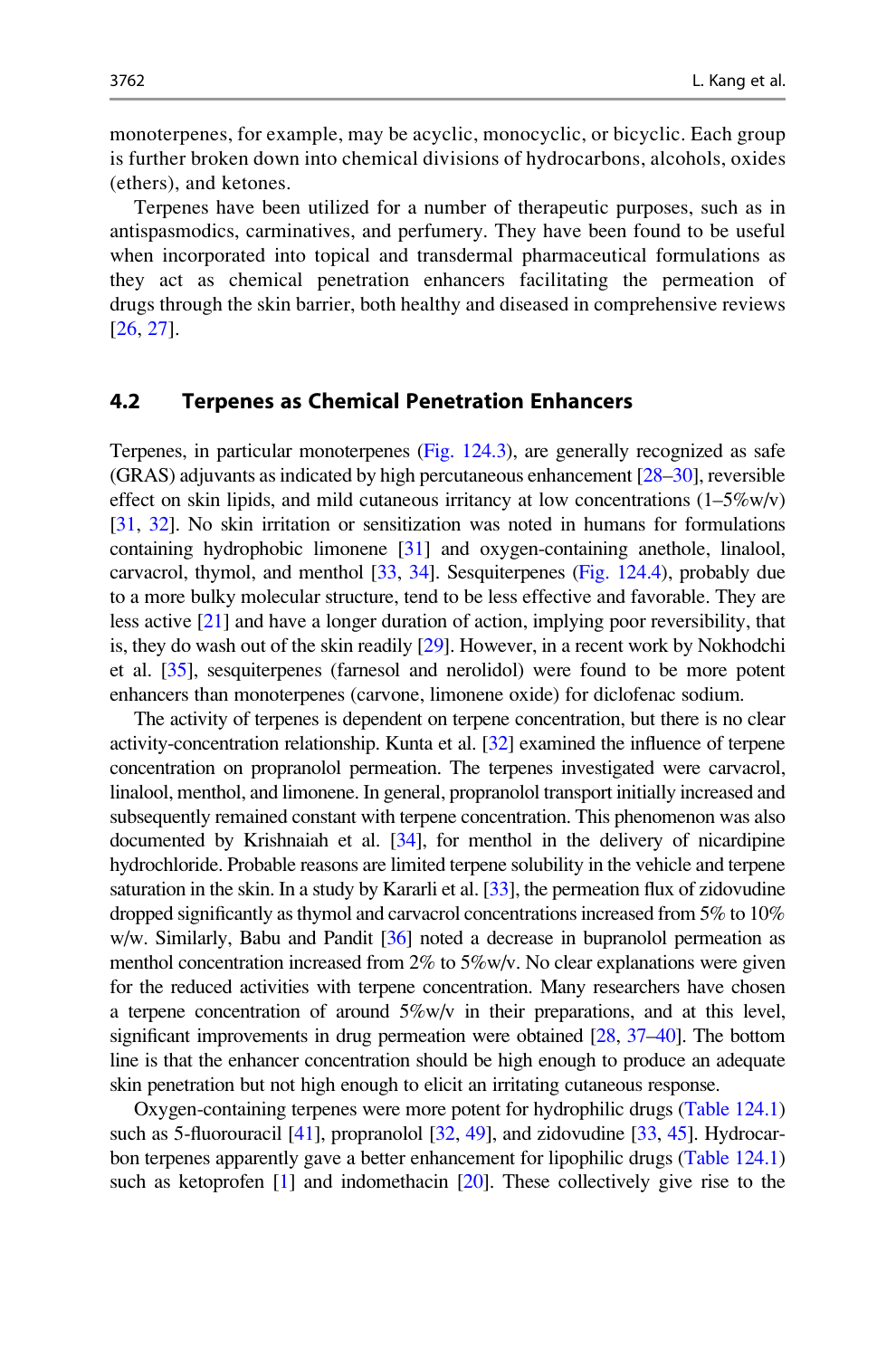<span id="page-6-0"></span>

Fig. 124.3 Molecular structures of the different chemical divisions of monoterpenes tested as skin penetration enhancers. Monoterpenes  $(C_{10})$  are made up of two isoprene units

general rule of thumb – the use of hydrophilic terpenes for polar drugs and the use of hydrocarbon terpenes for nonpolar drugs. Evidently, there are exceptions to the rule. Font et al. [\[37\]](#page-16-0) and Ueda et al. [[50](#page-17-0)] showed that hydrophobic limonene improved the deliveries of hydrophilic sumatriptan succinate ([Table 124.1\)](#page-8-0) and aminopyrine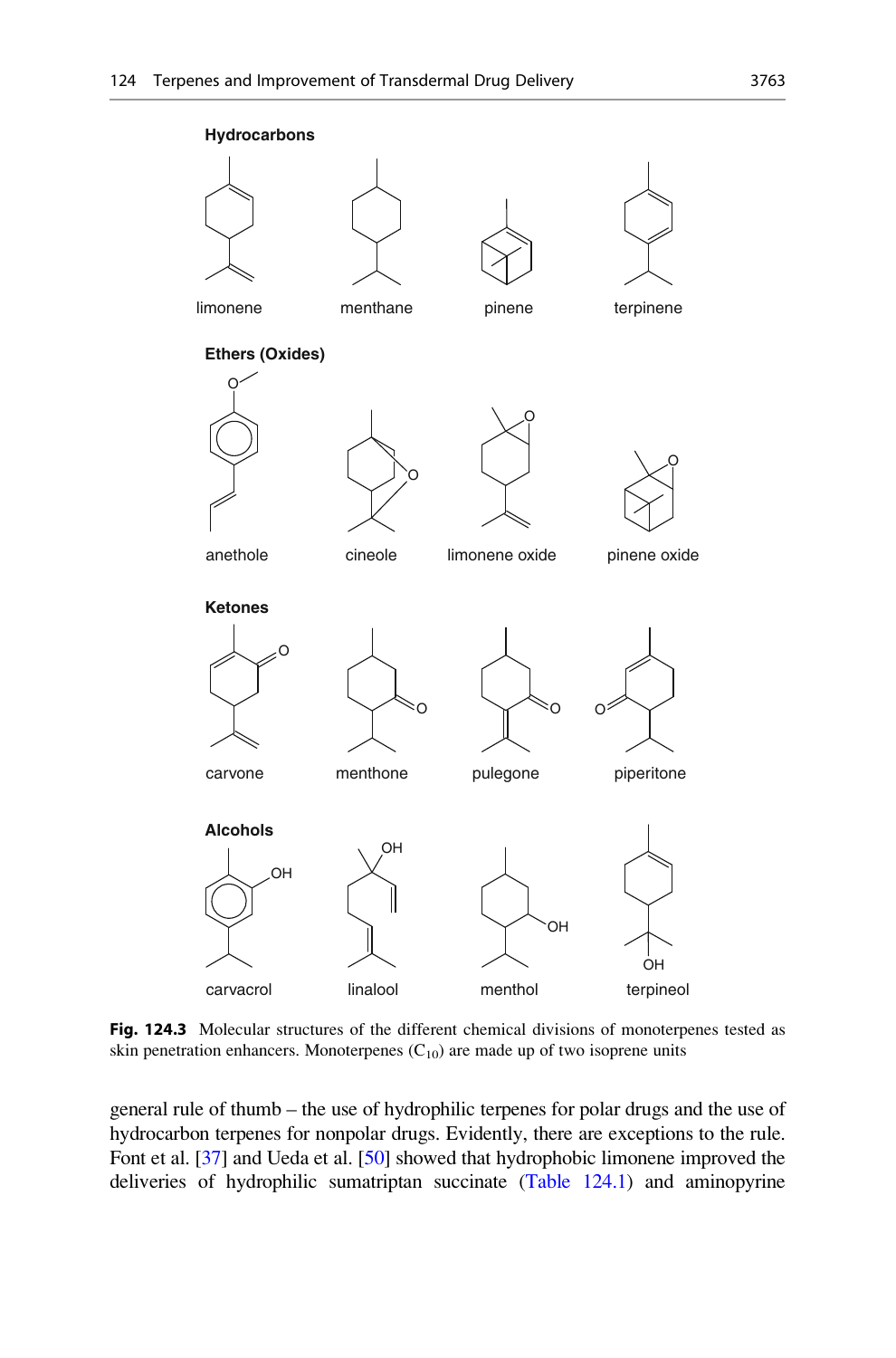<span id="page-7-0"></span>

Fig. 124.4 Molecular structures of sesquiterpenes tested as skin penetration enhancers. Sesquiterpenes  $(C_{15})$  are made up of three isoprene units

through excised animal skins the most as compared to oxygen-containing terpenes. The generic trend acts as a guideline for the screening of terpenes, but it does not provide any information on the enhancement level.

The use of terpenes in conjunction with physical enhancers aims to further enhance drug permeation. Ueda and coworkers explored the coupled effect of ultrasound and several chemical enhancers on the percutaneous delivery of aminopyrine [\[50\]](#page-17-0). A greater enhancement in aminopyrine flux was obtained when ultrasound was used with monoterpenes (menthol, carvone, and limonene); the coupled effect was much greater than the sum of its individual effects. Rastogi and Singh [[51\]](#page-17-0) demonstrated a similar synergistic effect when iontophoresis was combined with limonene pretreatment in the percutaneous absorption of insulin through porcine epidermis.

### 4.3 Mechanisms of Skin Permeation of Terpenes

Penetration enhancers are applied onto the skin in an amount that is many times more than the skin lipid molecules beneath the area of administration. This means that there are possibly multiple mechanisms taking place at the same time, making it difficult to determine the relative importance and contribution of each mechanism [\[52](#page-17-0), [53](#page-17-0)].

#### 4.3.1 Techniques to Investigate the Mechanisms of Skin Permeation of Terpenes

Analytical techniques are used in elucidating changes in lipid conformation and composition caused by skin enhancers [\[54\]](#page-17-0). Differential scanning calorimetry (DSC),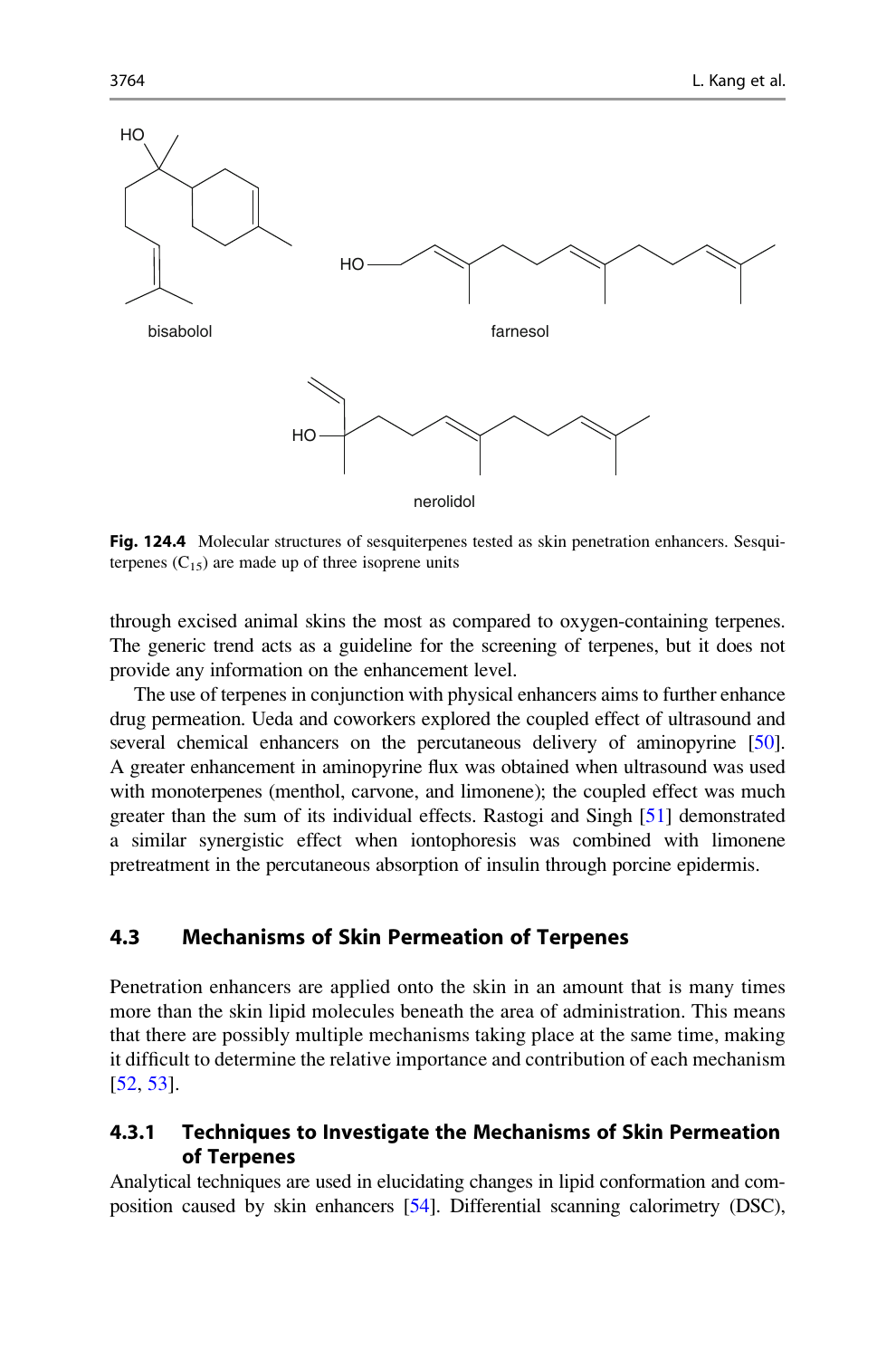|                          | $\text{Log } P$   |                   | $\text{Log } P \text{ of }$ |                           |                    |
|--------------------------|-------------------|-------------------|-----------------------------|---------------------------|--------------------|
| Drug                     | of drug           | Terpene           | terpene                     | Class and type of terpene | Ref.               |
| Diclofenac               | 0.70 <sup>a</sup> | Nerolidol         | $5.68^{\circ}$              | Alcohol; sesquiterpene    | $[35]$             |
| sodium                   |                   | Farnesol          | 5.77 <sup>c</sup>           | Alcohol; sesquiterpene    | $\left[35\right]$  |
| 5-Fluorouracil           | $-0.89^{\rm a}$   | Cineole           | $2.50^{\rm a}$              | Oxide; monoterpene        | [19, 41]           |
|                          |                   | Menthone          | 2.87 <sup>c</sup>           | Ketone; monoterpene       | $\lceil 30 \rceil$ |
|                          |                   | Pulegone          | 3.20 <sup>c</sup>           | Ketone; monoterpene       | [19]               |
| Haloperidol              | 3.36 <sup>a</sup> | Farnesol          | $5.77^{\circ}$              | Alcohol; sesquiterpene    | $[38]$             |
|                          |                   | Limonene          | $4.83^{\rm a}$              | Hydrocarbon; monoterpene  | [42]               |
|                          |                   | Limonene<br>oxide | $3.43^{\circ}$              | Oxide; monoterpene        | [43]               |
|                          |                   | Linalool          | $2.97^{\rm a}$              | Alcohol; monoterpene      | $[44]$             |
| Indomethacin             | 4.27 <sup>a</sup> | Limonene          | $4.83^{\rm a}$              | Hydrocarbon; monoterpene  | [20]               |
| Ketoprofen               | $3.12^a$          | Limonene          | $4.83^{\rm a}$              | Hydrocarbon; monoterpene  | $[1]$              |
| Nimodipine               | $3.15^{b}$        | Limonene          | $4.83^{\rm a}$              | Hydrocarbon; monoterpene  | $\left[31\right]$  |
| Sumatriptan<br>succinate | 0.97 <sup>b</sup> | Limonene          | $4.83^{\rm a}$              | Hydrocarbon; monoterpene  | $[37]$             |
| Zidovudine               | $0.05^{\rm b}$    | Anethole          | $3.39^{a}$                  | Oxide; monoterpene        | $\lceil 38 \rceil$ |
|                          |                   | Cineole           | $2.50^{\rm a}$              | Oxide; monoterpene        | [45]               |
|                          |                   | Menthol           | $3.30^{\rm a}$              | Alcohol; monoterpene      | [45]               |
|                          |                   | Thymol            | 3.30 <sup>a</sup>           | Alcohol; monoterpene      | $\left[33\right]$  |

<span id="page-8-0"></span>Table 124.1 Terpenes as skin penetration enhancers for hydrophilic and hydrophobic drugs

 ${}^{a}$ LogP was obtained from Howard and Meylan [\[46\]](#page-17-0)<br> ${}^{b}$ LogP was obtained from DrugBank website [47]

 ${}^{\text{b}}$ LogP was obtained from DrugBank website [\[47\]](#page-17-0)

 $C_{\text{Log}}P$  was obtained from Syracuse Research Corporation website [\[48](#page-17-0)]

Fourier transform infrared (FTIR), and isothermal calorimetry (ITC) are techniques which have been utilized to examine macroscopic and molecular transitions of the skin.

DSC is sensitive to the thermal effects accompanying phase changes or transitions of the components of the SC layer. DSC thermograms of human SC, extracted lipids, and protein residue showed three endotherms at ca. 65  $\degree$ C, 75 °C, and 95 °C [[55\]](#page-17-0). The first is due to the melting of lipids. The second is believed to be the melting of lipid-protein complexes and the last represents protein denaturation. A decrease in lipid melting transition of the enhancertreated skin denotes a plausible phase separation [\[39,](#page-16-0) [56,](#page-17-0) [57](#page-17-0)]. Phase separation involves the formation of interfacial defects in the SC lamellae, resulting in decreased diffusional path length or resistance. Based on the lowered lipid endotherms, Vaddi and our fellow researchers suggested that alcoholic terpenes in ethanol-water could exist as pools of fluid within the intercellular lipids [[39](#page-16-0)]. The presence of fluid terpenes at physiological temperatures presumably aids molecular transport. Moghimi et al. reported some degree of phase transformation, the replacement of the lamellae by a reversed viscous isotropic phase, in limonene-treated matrices [[57](#page-17-0)]. These macroscopic defects within the lipid structure may lead to enhanced drug permeation.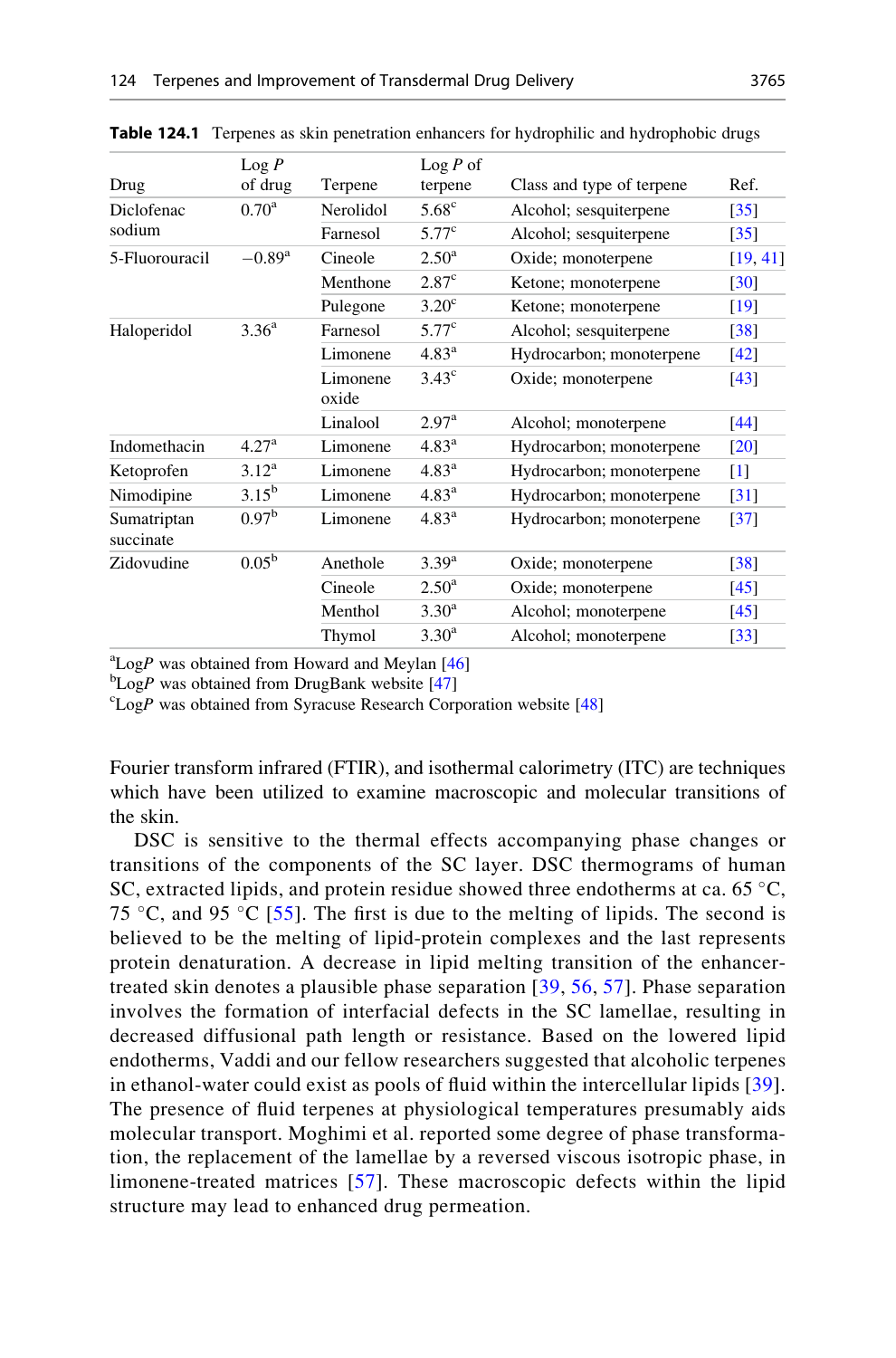To better understand the effects of the terpenes on the permeability of a drug through the skin, the interactions of the terpenes with SC intercellular lipids were studied using the isothermal titration (ITC) method by our research group [[58\]](#page-17-0). Cholesterol, palmitic acid, and stearic acid were found to be the most soluble among all the lipids in propylene glycol, and they were further significantly solubilized upon the addition of farnesol. The interactions between farnesol and four representative lipids, that is, cholesterol, behenic acid, ceramide 3, and ceramide 9 were studied using the ITC method. The binding ratios of farnesol to cholesterol, behenic acid, ceramide 3, and ceramide 9 were found to be 1, 2, 2, and 2, respectively. All were endothermic and entropy driven except for that between farnesol and behenic acid, which was exothermic and enthalpy driven. Hydrogen bonding may be the driving force of these interactions. The results suggested that the skin permeation enhancement mechanism of farnesol, the terpene of interest, could be due to lipid extraction and/or triggering lipid phase transition of the SC lamella. This finding was also consistent with the permeation study results, which showed the permeability coefficients of the drug increased as the lipophilicities of monoterpene and sesquiterpenes increased. It is perceivable that terpenes with high lipophilicities will have more interactions with skin lipids.

Infrared spectra bands of the SC can be attributed to the lipid or protein molecular vibrations. The hydrocarbon chains of SC lipids give rise to asymmetric and symmetric CH<sub>2</sub> stretching vibrations at 2,920 and 2,850 cm<sup>-1</sup>, respectively [[39\]](#page-16-0). The shift of these bands to a higher frequency occurs when the methylene groups change from a trans to a more energetic gauche conformation, and this shift is associated with lipid fluidization. The absorbance of the  $CH<sub>2</sub>$ stretching bands is proportional to the amount of SC lipids, and thus, the extraction of lipids by a skin enhancer results in a decrease in absorbance [[5](#page-15-0), [39](#page-16-0), [53,](#page-17-0) [59\]](#page-17-0). SC proteins give rise to CN stretching and NH bending vibrations at  $1,550 \text{ cm}^{-1}$ , and  $C = O$  stretching vibration at 1,650 cm<sup>-1</sup>. The shift of these bands to either a higher or lower frequency signifies a change in the protein conformation [\[45](#page-16-0), [53\]](#page-17-0). FTIR findings of several research groups identified partial lipid extraction as a dominant mechanism for alcoholic, oxide, and hydrocarbon terpenes [\[39,](#page-16-0) [40,](#page-16-0) [60](#page-17-0), [61\]](#page-17-0) and showed that delipidization was consistent with enhanced drug permeation.

After the permeation behaviors of the model drug and the enhancers have been investigated by studying the interactions between skin lipids and terpene enhancers, the modeling of drug permeation process through excised skin using both Franz cell and flow-through cell was used to compare the effects of terpenes on drug permeation [[62](#page-17-0)]. A mathematical solution based on finite outflow volume was derived from Fick's law. It can serve as a statistical model to estimate the permeability coefficient from in vitro skin permeation study with the accumulation of penetrants in the receptor compartment of the static diffusion cells. The model is suitable to describe the in vitro drug or chemical permeation studies using Franz cells. However, the flow-though cells have infinite outflow volume, so a different model that could enable the parameter estimation without impairing the integrity and quality of the original permeation data was proposed. The nonlinear regression model derived from Fick's law is appropriate.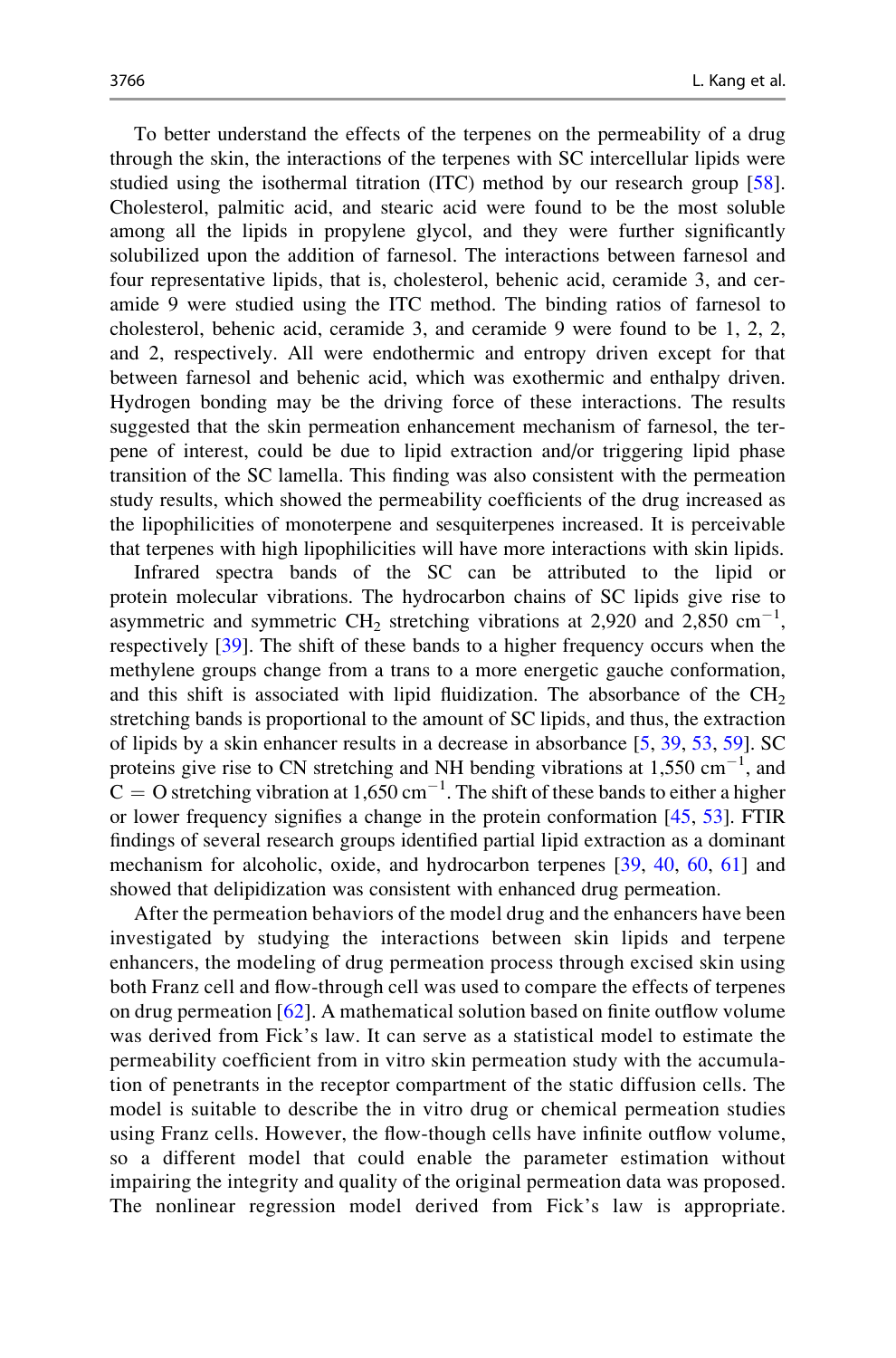Bootstrap sampling is useful for checking the precision of parameter inference based on the large-sample theory. For the in vitro permeation study that we conducted with flow-through cells, the method proved to be robust. The estimates of permeated drug/chemical are important in that, unlike in vivo environment where stratum corneum is replenished by the adjacent live stratum granulosum through keratinization, the excised stratum corneum, though composed of dead corneocytes, will deteriorate after days in contact with solvents, which will cause overhydration of stratum corneum that can destroy the lamella and decomposition that will leave highly permeable passages in the stratum corneum. The predictions are relevant for transdermal drug delivery, the cosmetic industry, and regulatory risk assessment on dermal exposure to toxic substances.

#### 4.3.2 Comparison of the Skin Permeation Effects of Terpenes

The effects of a terpene as a CPE are very much dependent on its physicochemical properties and molecular structure. Increases in the skin transports of propranolol  $[32, 45]$  $[32, 45]$  $[32, 45]$  $[32, 45]$  $[32, 45]$ , haloperidol  $[39]$ , and zidovudine  $[33]$  $[33]$  $[33]$  were partially attributed to the hydrogen-bonding ability of oxygen-containing monoterpenes. The ether and hydroxyl groups of terpenes interact with the polar head groups of skin ceramides and fatty acids, thereby disrupting the lateral/traverse hydrogen bonding of the lipid bilayers [[45](#page-16-0), [49\]](#page-17-0). On the contrary, hydrocarbon terpenes would reside preferentially and cause structural perturbation in the alkyl tail regions of the lipid bilayers [\[61\]](#page-17-0).

Cornwell and Barry [\[29\]](#page-16-0) obtained a positive, linear relation between skin conductivity ratio and 5-fluorouracil enhancement ratio for eight terpenes (limonene, terpineol, carvone, pulegone, nerolidol, menthone, ascaridole, and cineole) with oxygen-containing cineole and hydrocarbon limonene positioned at the higher and lower ends of the curve, respectively. Increases in both skin conductivity and permeability after treatment with terpenes suggest the creation of new polar channels through which both ions and polar molecules traverse. These polar routes would be confined in the aqueous regions near the head groups of SC lipids [[45](#page-16-0)], and their formation is possibly linked to the hydrogen-bonding potential of hydrophilic terpenes.

The enhancing effects of 49 terpenes were compared by in vitro drug permeation studies of haloperidol through excised human epidermis by our research group [[62\]](#page-17-0). The derived multiple linear regression models which provided estimations of the permeability coefficients of a drug or chemical through the human skin were found to be useful for the preliminary screening of CPE. The authors reported that for monoterpenes and sesquiterpenes, the permeability coefficients of haloperidol increased as the lipophilicities of terpenes increased. For all terpenes studied, their enhancing abilities decreased as their molecular weights increased. Melting points and boiling points of terpenes were negatively correlated with the permeability coefficients of haloperidol. Sesquiterpenes were better than monoterpenes when only their enhancing effects were considered. The effects of the skin permeation enhancement by terpenes were ranked as follows: ester > aldehyde > oxide > hydrocarbon > alcohol > ketone > phenol > acid ([Table 124.2\)](#page-11-0).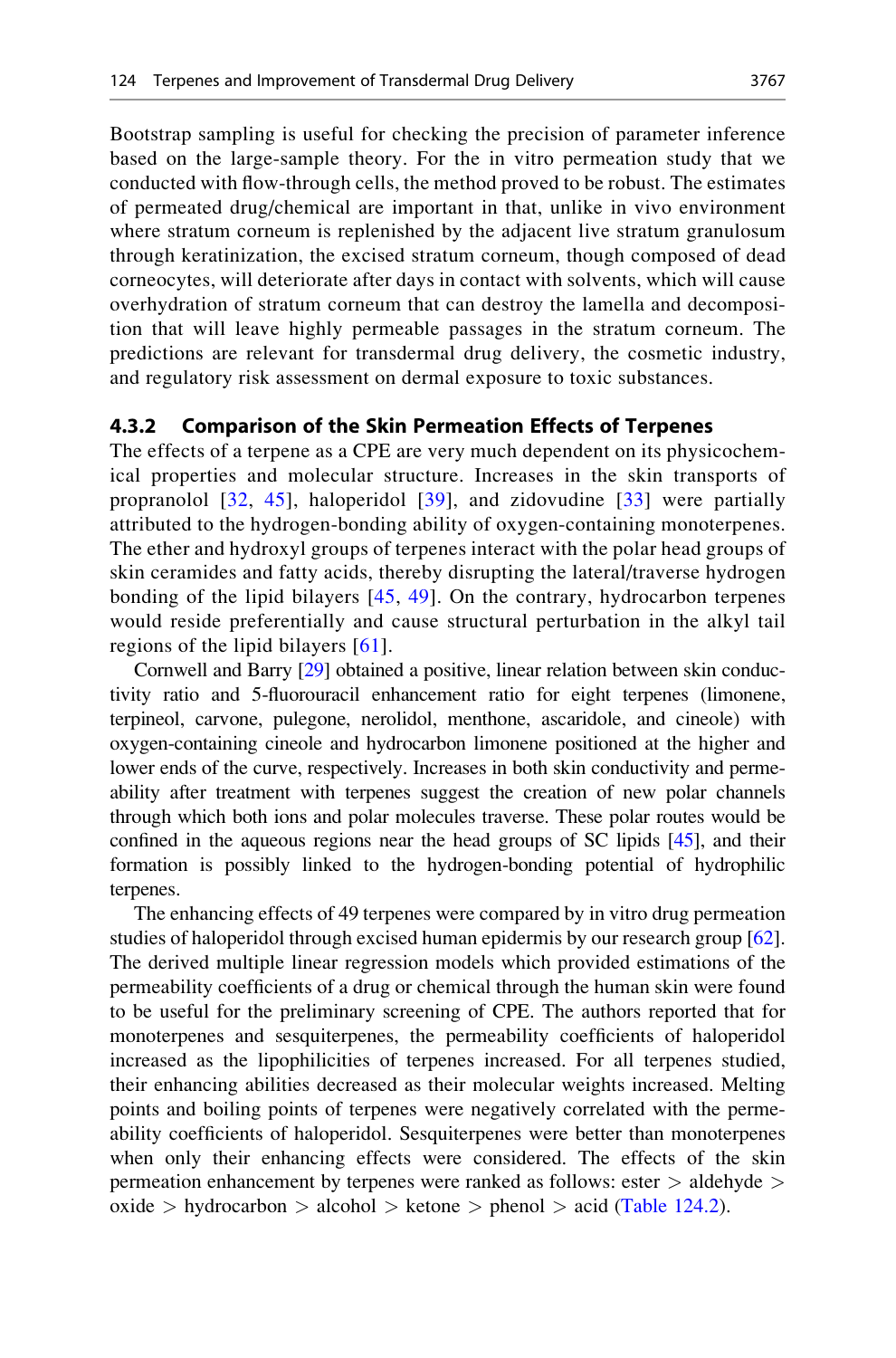<span id="page-11-0"></span>Table 124.2 The second column is the name of each terpene, its CAS entry, and purity. The third column T indicates the terpene category (key: 1 monoterpene, 2 sesquiterpene, 3 diterpene, 4 triterpene, 5 tetraterpene). The fourth to seventh columns are molecular weight, melting point, boiling point, and  $logP$  of each terpene. The boiling point of  $(-)$ -isolongifolol is not available and is estimated at 300  $\degree$ C to be similar to the boiling points of other sesquiterpenes. The eighth column, Sol, is the solubility of HP in PG at 37 °C with or without 5 % (w/v) enhancer. The last column  $LogKp$  is the in vitro permeability coefficient of HP though human stratum corneum. Data are given as mean  $\pm$  SD. For columns 8 and 9, the data were determined experimentally in our lab. The other data were obtained from SciFinder Scholar® and original product information

| No             | Terpene name, [CAS] and<br>purity/%                | т                 | <b>MW</b>       | mp/C          | bp/ ${}^{\circ}$ C LogP  |      |                 | Sol/mg.ml <sup>-1</sup> $LogKp/cm.h^{-1}$ |
|----------------|----------------------------------------------------|-------------------|-----------------|---------------|--------------------------|------|-----------------|-------------------------------------------|
| 0              | Haloperidol                                        | $\qquad \qquad -$ |                 |               | $\overline{\phantom{0}}$ | 3.36 | $3.08 \pm 0.28$ | $-9.04 \pm 0.06$                          |
| $\mathbf{1}$   | (-)-Guaiol [489-86-1] 99                           | 2                 | 222.37          | 90            | 288                      | 4.75 | $4.73 \pm 0.31$ | $-8.88 \pm 0.61$                          |
| $\overline{c}$ | $(-)$ -Carveol [99-48-9] 97                        | 1                 |                 | 152.23 Liquid | 232                      | 2.68 | $6.32 \pm 0.59$ | $-6.45 \pm 0.15$                          |
| 3              | $(-)$ -Caryophyllene oxide<br>$[1139-30-6]$ 99     | 2                 | 220.35          | 63            | 280                      | 4.57 | $4.49 \pm 0.38$ | $-6.78 \pm 0.68$                          |
| 4              | $(-)$ -Dihydrocarveol<br>$[20549-47-7]$ 97         | 1                 |                 | 154.25 Liquid | 220                      | 2.92 | $5.89 \pm 0.45$ | $-8.87 \pm 0.10$                          |
| 5              | $(-)$ -Epiglobulol<br>$[88728 - 58 - 9]$ 95        |                   | 2 222.37 Liquid |               | 294                      | 4.81 | $4.95 \pm 0.38$ | $-4.41 \pm 0.01$                          |
| 6              | $(-)$ -Isolongifolol<br>$[1139-17-9]$ 99           |                   | 2 222.37        | 112           | $\overline{\phantom{0}}$ | 4.05 | $4.63 \pm 0.19$ | $-8.55 \pm 0.06$                          |
| $\overline{7}$ | $(-)$ -Isopulegol [89-79-2]<br>99                  | $\mathbf{1}$      |                 | 154.25 Liquid | 197                      | 2.93 | $6.60 \pm 0.49$ | $-8.35 \pm 0.21$                          |
| 8              | $(-)$ -Trans-caryophyllene<br>$[87-44-5]$ 99       |                   | 2 204.35 Liquid |               | 268                      | 6.78 | $5.09 \pm 0.02$ | $-7.28 \pm 0.02$                          |
| 9              | $(-)$ - $\alpha$ -Cedrene<br>$[469-61-4]$ 99       | 2                 |                 | 204.35 Liquid | 263                      | 6.38 | $4.62 \pm 0.10$ | $-6.89 \pm 0.03$                          |
| 10             | $(-)$ - $\alpha$ -Santonin<br>$[481-06-1]$ 98      |                   | 2 246.30        | 171           | 423                      | 1.80 | $5.71 \pm 0.38$ | $-7.58 \pm 0.30$                          |
| 11             | $(-)$ - $\alpha$ -Thujone<br>$[76231 - 76 - 0]$ 96 | 1                 |                 | 152.23 Liquid | 206                      | 1.90 | $6.83 \pm 0.08$ | $-8.52 \pm 0.14$                          |
| 12             | $(+)$ -Aromadendrene<br>$[489-39-4]$ 97            | 2                 |                 | 204.35 Liquid | 258                      | 6.41 | $4.77 \pm 0.15$ | $-7.40 \pm 0.08$                          |
| 13             | (+)-Cedrol [77-53-2] 99                            | 2                 | 222.37          | 84            | 277                      | 4.77 | $4.35 \pm 0.12$ | $-7.96 \pm 0.00$                          |
| 14             | (+)-Cedryl acetate<br>$[77-54-3]$ 95               | 2                 | 264.40          | 45            | 292                      | 5.67 | $5.76 \pm 0.35$ | $-5.52 \pm 0.33$                          |
| 15             | (+)-Dihydrocarveol<br>$[22567-21-1]$ 97            | 1                 |                 | 154.25 Liquid | 220                      | 2.92 | $6.28 \pm 0.53$ | $-8.71 \pm 0.08$                          |
| 16             | (+)-Dihydrocarvone<br>$[7764-50-3]$ 98             | 1                 |                 | 152.23 Liquid | 222                      | 2.47 | $6.92 \pm 0.18$ | $-7.17 \pm 0.05$                          |
| 17             | $(+)$ -Longifolene<br>$[475-20-7]$ 99              |                   | 2 204.35 Liquid |               | 252                      | 6.39 | $4.55 \pm 0.18$ | $-7.42 \pm 0.01$                          |
| 18             | $(+)$ - $\beta$ -Cedrene<br>$[546-28-1]$ 97        | 2                 |                 | 204.35 Liquid | 263                      | 6.37 | $4.72 \pm 0.13$ | $-7.01 \pm 0.06$                          |
| 19             | $(\pm)$ -Linalool [78-70-6] 96                     | 1                 |                 | 154.25 Liquid | 199                      | 3.28 | $5.05 \pm 0.13$ | $-8.97 \pm 0.29$                          |
| 20             | $(\pm)$ -Nerolidol<br>$[7212 - 44 - 4]$ 97         | 2                 | 222.37          | Liquid        | 276                      | 5.31 | $5.10 \pm 0.20$ | $-4.59 \pm 0.05$                          |
|                |                                                    |                   |                 |               |                          |      |                 |                                           |

(continued)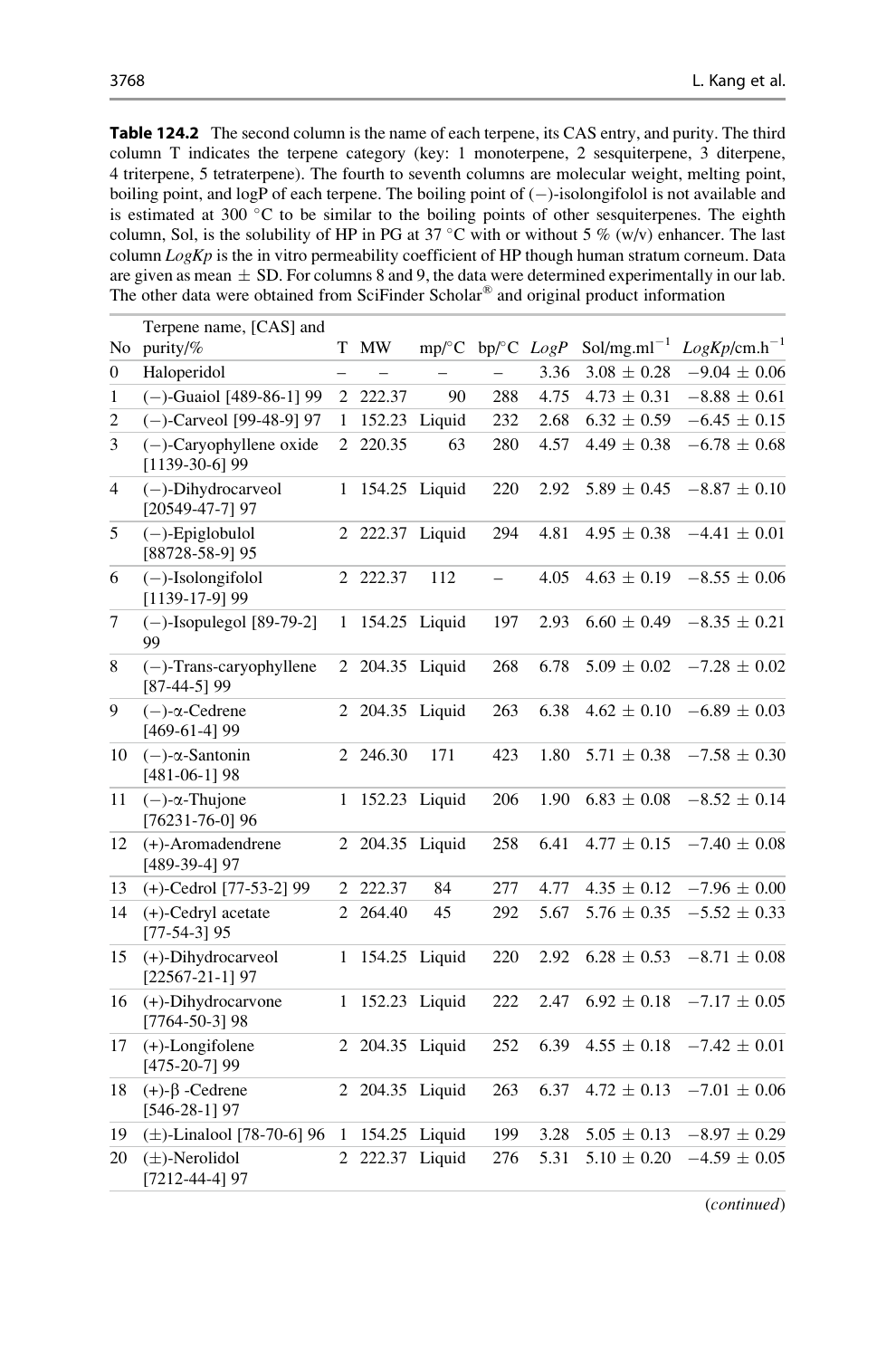| No | Terpene name, [CAS] and<br>purity/%              |                         | T MW            | mp/C          | $bp\degree C$ $LogP$ |       |                 | Sol/mg.ml <sup>-1</sup> $LogKp/cm.h^{-1}$ |
|----|--------------------------------------------------|-------------------------|-----------------|---------------|----------------------|-------|-----------------|-------------------------------------------|
| 21 | $(\pm)$ - $\alpha$ -Bisabolol<br>$[515-69-5]$ 99 | 2                       | 222.37          | Liquid        | 315                  | 5.01  | $6.26 \pm 0.48$ | $-5.25 \pm 0.30$                          |
| 22 | $(1R)-(-)$ -myrtenal<br>$[564-94-3]$ 98          | 1                       |                 | 150.22 Liquid | 216                  | 2.52  | $7.27 \pm 0.16$ | $-5.29 \pm 0.06$                          |
| 23 | $(1R)-(-)$ -myrtenol<br>$[515-00-4]$ 95          | 1                       | 152.23 Liquid   |               | 225                  | 2.64  | $5.51 \pm 0.05$ | $-828 \pm 0.04$                           |
| 24 | $(R)-(-)$ -carvone<br>$[6485-40-1]$ 98           | 1                       | 150.22 Liquid   |               | 231                  | 2.27  | $2.43 \pm 0.19$ | $-7.56 \pm 0.11$                          |
| 25 | $(R)-(+)$ -pulegone<br>$[89-82-7]$ 98            | 1                       |                 | 152.23 Liquid | 229                  | 2.56  | $3.53 \pm 0.07$ | $-6.63 \pm 0.25$                          |
| 26 | $(S)-(-)$ -citronellal<br>$[5949-05-3]$ 96       |                         | 1 154.25 Liquid |               | 208                  | 3.48  | $9.43 \pm 0.61$ | $-4.83 \pm 0.03$                          |
| 27 | $(S)-(-)$ -perillaldehyde<br>$[18031 - 40 - 8]$  | 1                       | $150.22$ Liquid |               | 238                  | 2.81  | $6.34 \pm 0.06$ | $-6.59 \pm 0.09$                          |
| 28 | Carvacrol [499-75-2] 98                          | 1                       | 150.22          | 3.5           | 237                  | 3.28  | $5.84 \pm 0.26$ | $-8.44 \pm 032$                           |
| 29 | Citral [5392-40-5] 96                            | 1                       | 152.23          | Liquid        | 229                  | 3.17  | $6.33 \pm 0.62$ | $-5.08 \pm 0.03$                          |
| 30 | Cyclohexanemethanol<br>$[565-50-4]$ 99           | 1                       | 172.76          | 117           | 265                  | 1.07  | $5.16 \pm 0.14$ | $-8.08 \pm 0.55$                          |
| 31 | Eucarvone [503-93-5]                             | 1                       |                 | 150.22 Liquid | 227                  | 2.21  | $5.47 \pm 0.02$ | $-7.60 \pm 0.04$                          |
| 32 | Farnesol [4602-84-0] 97                          | 2                       | 222.37          | Liquid        | 283                  | 5.31  | $5.65 \pm 0.26$ | $-6.72 \pm 0.36$                          |
| 33 | Geraniol [106-24-1] 98                           | 1                       |                 | 154.25 Liquid | 230                  | 3.28  | $6.11 \pm 0.69$ | $-7.43 \pm 024$                           |
| 34 | $L-(-)$ -menthol<br>$[2216 - 51 - 5]$ 98         | 1                       | 156.27          | 43            | 215                  | 3.20  | $5.11 \pm 0.51$ | $-7.34 \pm 0.05$                          |
| 35 | Menthone<br>$[14073-97-3]$ 90                    | 1                       |                 | 154.25 Liquid | 209                  | 2.63  | $7.53 \pm 0.08$ | $-8.72 \pm 0.05$                          |
| 36 | Myrcene [123-35-3] 95                            | 1                       |                 | 136.23 Liquid | 167                  | 4.58  | $6.03 \pm 0.66$ | $-5.43 \pm 020$                           |
| 37 | Nerol [106-25-2] 97                              | 1                       | 154.25          | Liquid        | 230                  | 3.28  | $5.54 \pm 0.20$ | $-7.80 \pm 0.01$                          |
| 38 | Ocimene [3338-55-4] 70                           | 1                       | 136.23          | Liquid        | 175                  | 4.70  | $7.74 \pm 0.70$ | $-5.41 \pm 0.01$                          |
| 39 | Octisalate [118-60-5] 99                         | 2                       | 250.33          | Liquid        | 332                  | 5.77  | $3.14 \pm 0.34$ | $-5.19 \pm 014$                           |
| 40 | Phytol [7541-49-3] 97                            | 3                       |                 | 296.53 Liquid | 336                  | 8.66  | $4.77 \pm 0.31$ | $-5.13 \pm 0.02$                          |
| 41 | Retinoic acid<br>$[302 - 79 - 4]$ 98             | 3                       | 300.44          | 146           | 463                  | 6.83  | $8.79 \pm 1.46$ | $-12.13 \pm .90$                          |
| 42 | Retinol [68-26-8] 97                             | 3                       | 286.45          | 63            | 421                  | 6.84  | $7.11 \pm 0.23$ | $-6.71 \pm 0.06$                          |
| 43 | Squalene [111-02-4] 97                           | 4                       | 410.72          | Liquid        | 429                  | 13.09 | $3.91 \pm 0.16$ | $-8.56 \pm 0.07$                          |
| 44 | Terpinolene [586-62-9]<br>97                     | 1                       |                 | 136.23 Liquid | 182                  | 4.67  | $2.30 \pm 0.10$ | $-7.01 \pm 0.48$                          |
| 45 | Thymol [89-83-8] 98                              | 1                       | 150.22          | 51            | 233                  | 3.28  | $6.69 \pm 0.55$ | $-8.29 \pm 0.10$                          |
| 46 | $\alpha$ -Humulene<br>$[6753-98-6]$ 99           | $\overline{\mathbf{c}}$ |                 | 204.35 Liquid | 276                  | 7.03  | $5.28 \pm 0.43$ | $-6.23 \pm 0.03$                          |
| 47 | α-Phellandrene<br>$[99-83-2]$ 92                 | 1                       | 136.23 Liquid   |               | 171                  | 4.43  | $4.83 \pm 0.21$ | $-4.96 \pm 0.00$                          |
| 48 | $\beta$ -Carotene<br>$[7235-40-7]$ 102.8         | 5                       | 536.87          | 181           | 655                  | 15.51 | $18.6 \pm 1.60$ | $-11.15 \pm .19$                          |
| 49 | β-Citronellol<br>$[106 - 22 - 9]$ 95             | 1                       | 156.27 Liquid   |               | 225                  | 3.38  | $5.29 \pm 0.20$ | $-7.66 \pm 0.26$                          |

#### Table 124.2 (continued)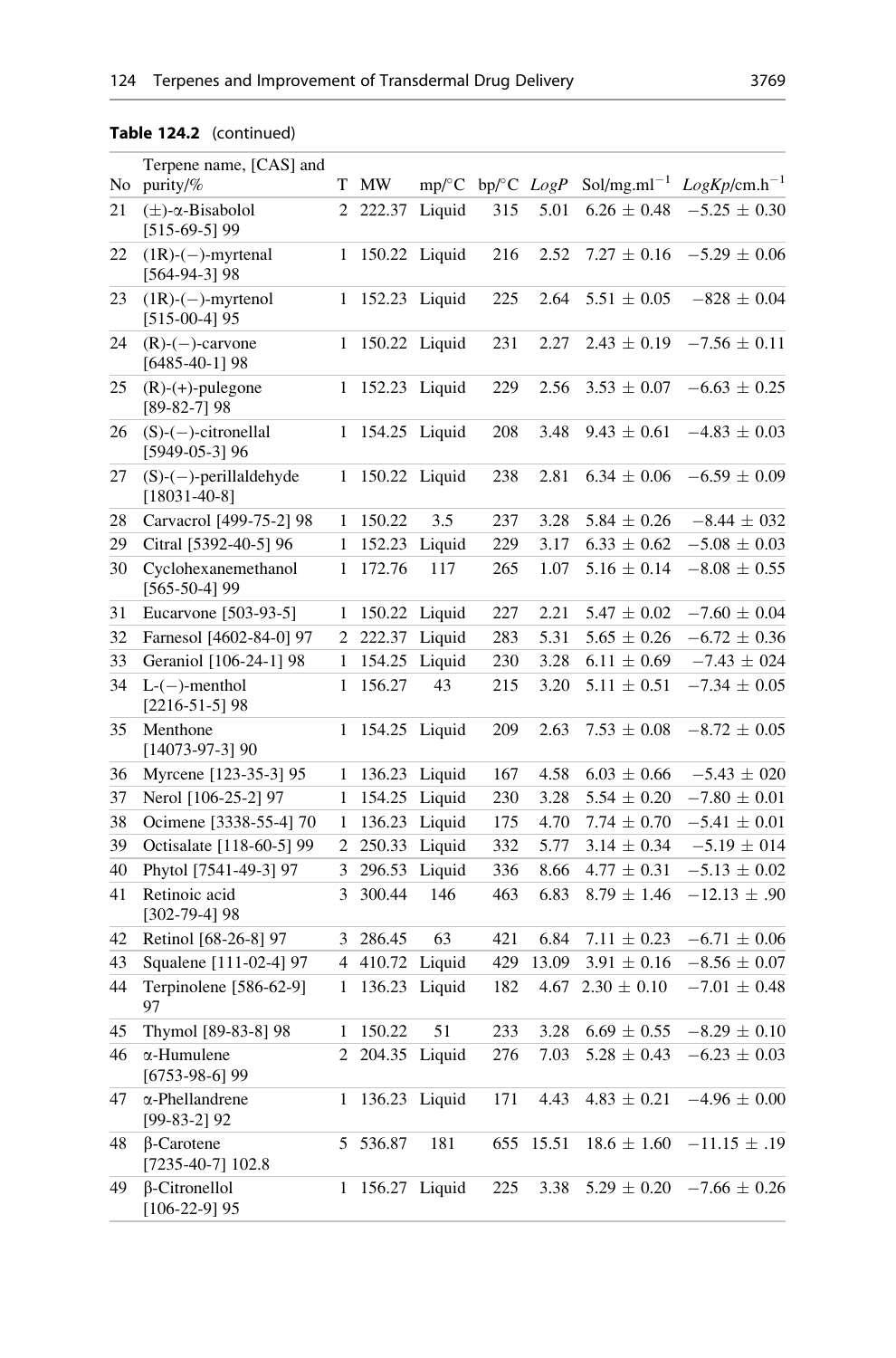#### 4.4 Reversible Effects of Terpenes

In addition to the enhancing effects, the reversibility of the effects of terpenes on the skin is also an important characteristic of an ideal CPE. The permeability of the pretreated epidermis was comparable to that of the control, so the insult to the barrier function of the skin caused by the enhancers was restored as reported by our research group [[43\]](#page-16-0). As an in vitro study was performed, the recovery of the epidermal barrier function could not be due to the physical barrier being restored via cellular regeneration of the horny layer. The mechanism for this reversible enhancement would be attributed to the insertion of these enhancers within the SC intercellular lipid lamella. The disruptions in the lipid lamella eased the permeation of the lipophilic drug through the tortuous pathway, hence resulting in enhancement of drug permeation. Likewise, once the enhancers were removed, bonds between the lipids could start to re-form, and the depletion of the enhancers could allow the packing of the lipids to revert back to its original alignment. Of the terpenes studied,  $(R) - (-)$  carvone had a much faster elution profile out of the epidermis than eucarvone. The results also showed that  $(R) - (-)$  carvone, rather than eucarvone, retained more drug, haloperidol, within the epidermis, which suggests that  $(R) - (-)$ carvone could be useful as an enhancer for depot HP therapy. Both  $(R) - (-)$ carvone and eucarvone were shown to be effective and reversible enhancers for the in vitro permeation of haloperidol through the human epidermis.

#### 4.5 Terpenes in Transdermal Formulations

The transdermal drug formulations could be in the form of a suspension, solution, gel, ointment, or multilayer transdermal patch. A controlled drug release from the patch is usually achieved by changing the properties of either the rate-controlling membrane or the drug matrix.

Lim et al. [[42\]](#page-16-0) demonstrated a controlled drug release by varying the gelator content of an organogel vehicle which presented different degrees of resistance to drug diffusion. He also went on to show the effect of CPE, such as terpenes, on the physical, rheological, and chemical characteristics of a model pharmaceutical formulation for topical and transdermal drug delivery [[63\]](#page-17-0) by examining the effects of three terpenes (linalool, cineole, limonene) on the rheology and chemical stability of an organogel composed of dibutyllauroylglutamide (GP1) and propylene glycol (PG). At a given GP1 concentration, oxygen-containing linalool and cineole decreased gel moduli (elastic and viscous) and brittleness, and the reverse was obtained for hydrocarbon limonene. Probably, linalool and cineole interfered with hydrogen bonding between GP1 molecules, while limonene could have initiated a phase separation-mediated gelation, changing the gel morphology. Microcalorimetry detected minute heat endotherms for gels (with and without terpenes) subjected to accelerated heat testing. These heat changes could arise from a small degree of structural disruption of the gel network. Heat endotherms normalized with respect to GP1 content were used to assess gel chemical stability. Although the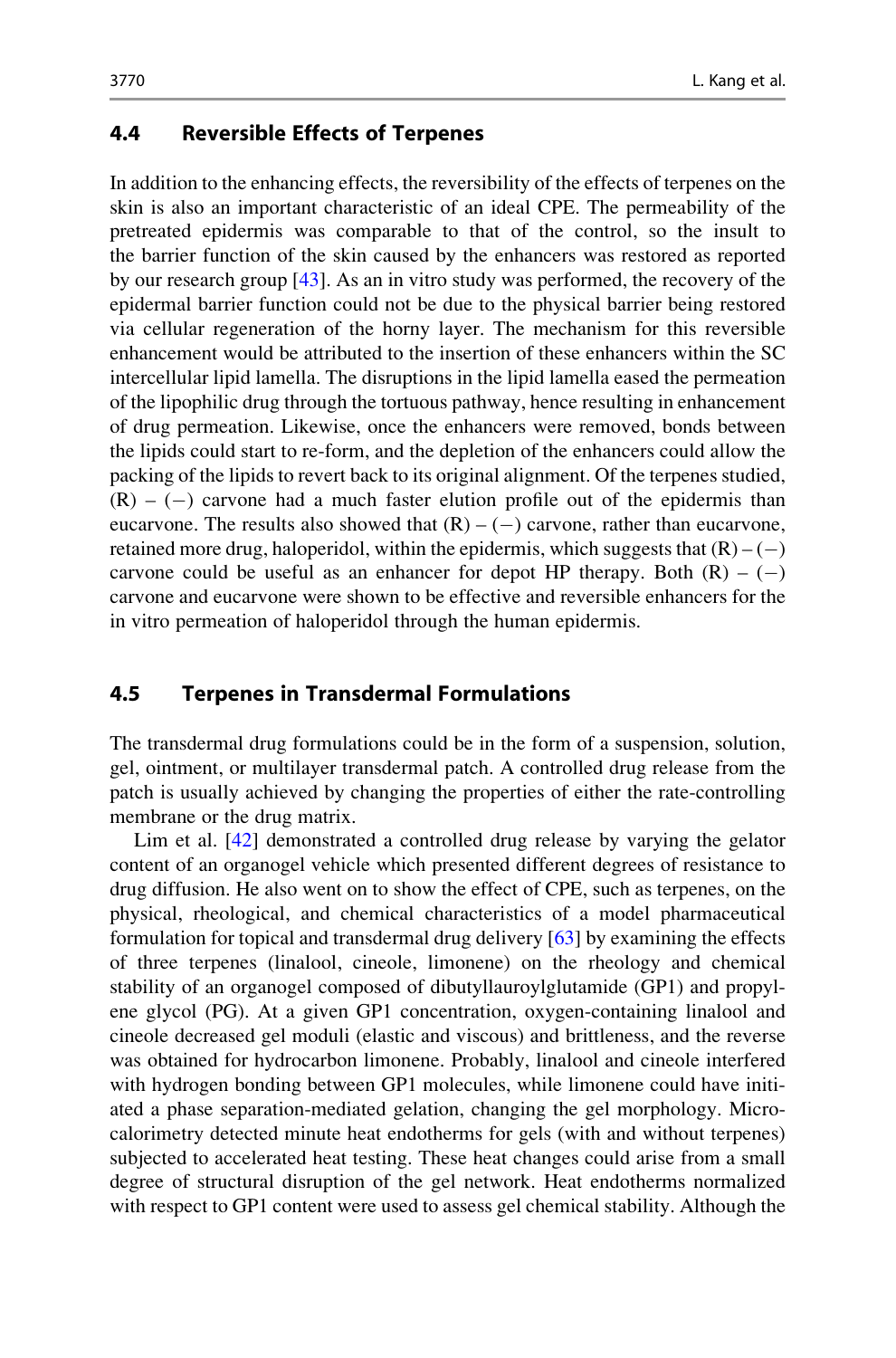terpenes altered rheology, they did not significantly affect the chemical stability of the gels. This is the first literature report on the effect of penetration enhancers, such as terpenes, on the physical, rheological, and chemical characteristics of a model pharmaceutical formulation for topical and transdermal drug delivery.

The enhancing effect of a selected enhancer, farnesol, incorporated into gels containing small molecule gelling agents (SMGA), was reported by our research group [[38\]](#page-16-0). The SMGA gels developed for application on the skin retained their characteristic aesthetic and rheological properties with the incorporation of the drug and enhancer. These in vitro human skin permeation studies showed that the gels possessed desirable properties for both topical and transdermal delivery. The translucent lipophilic gels with ISA were stable and the permeation of the drug reached the pseudo steady state in less time compared to the PG-based gel. The latter, opaque white in color, delivered the drug at a faster rate with the addition of the enhancer. The gelator, GP1, did not influence the drug permeation rate but increased its permeation lag-time.

Experimental transdermal patches have also been fabricated by flanking a solution or gel containing the test drug and other excipients between an impermeable backing laminate and a rate-controlling membrane. A pressure-sensitive adhesive coated on the membrane ensures an intimate patch-skin contact. The patch is kept in a sealed aluminum pouch to minimize solvent loss [\[31](#page-16-0), [62,](#page-17-0) [64\]](#page-17-0).

Krishnaiah et al. [[31\]](#page-16-0) designed a transdermal therapeutic system (TTS) for nimodipine. The drug reservoir was an ethanolic gel with 4%w/w limonene as the penetration enhancer. A copolymer film (rate-controlling membrane) was coated with a pressure-sensitive adhesive. In vivo study performed on human volunteers showed that the TTS provided a steady-state nimodipine plasma level with minimal fluctuations for around 20 h and a much-improved bioavailability relative to a tablet dosage form of nimodipine. The intersubject variation in the drug plasma level was observed to be significantly lower for the transdermal route than for the oral route. Hepatic first-pass metabolism, differences in gastric emptying, and gastrointestinal absorption among the subjects are the key causes of a low bioavailability and a less reproducible pharmacokinetics, commonly associated with oral administration. Also, the absence of any local irritation at the application sites of the volunteers demonstrated that the components of the TTS patch (drug, terpene, vehicle, and adhesive) were well tolerated by the skin. Similar findings and conclusions were obtained for the TTS for nicardipine hydrochloride and nicorandil with menthol and nerolidol as the penetration enhancer, respectively [\[34](#page-16-0), [65](#page-17-0), [66\]](#page-17-0).

#### 5 Conclusions

Terpenes, as constituents present in plant essential oils, have been investigated as chemical enhancers in transdermal drug delivery. In particular, monoterpenes were generally more efficacious probably due to their small molecular sizes. The main mechanisms of action of terpenes on the skin as determined by several analytical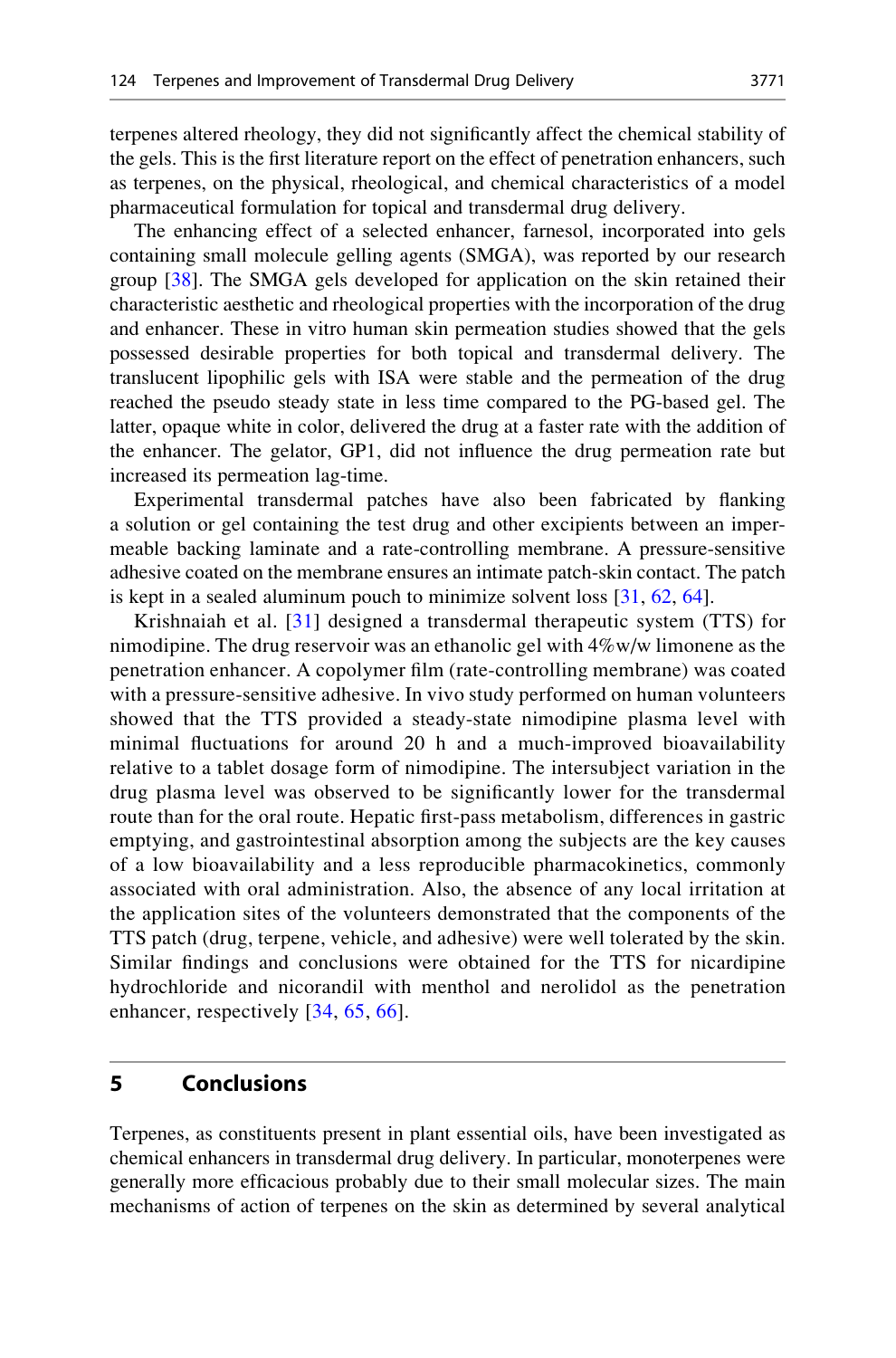<span id="page-15-0"></span>techniques were lipid extraction and phase separation. Terpenes such as limonene and menthol in experimental patch formulations were demonstrated to be safe on the skin and effective in improving drug delivery across the skin.

Acknowledgments Research scholarships from the National University of Singapore to support Vaddi Haranath Kumar, Lifeng Kang, Fung Chye Perry Lim, and Han Hui Cheong for their PhD programs.

Academic Research Fund from the Ministry of Education, Singapore for Sui Yung Chan as the principal investigator of research projects R-148-000-044-112 and R-148-000-044-112.

#### References

- 1. Gupta P, Garg S (2002) Recent advances in semisolid dosage forms for dermatological application. Pharm Technol 26:144–161
- 2. Venkatraman S, Gale R (1998) Skin adhesives and skin adhesion 1. Transdermal drug delivery systems. Biomaterials 19:1119–1136
- 3. Downing TD (1992) Lipid and protein structures in the permeability barrier of mammalian epidermis. J Lipid Res 33:301–313
- 4. Moss GP, Dearden JC, Patel H, Cronin MTD (2002) Quantitative structure-permeability relationships (QSPRs) for percutaneous absorption. Toxicol In Vitro 16:299–317
- 5. Hadgraft J, Lane ME (2005) Skin permeation: the years of enlightenment. Int J Pharm 305:2–12
- 6. Suhonen TM, Bouwstra JA, Urtti A (1999) Chemical enhancement of percutaneous absorption in relation to stratum corneum structural alterations. J Control Rel 59:149–161
- 7. Bouwstra JA, Dubblelaar FER, Gooris GS, Ponec M (2000) The lipid organization in the skin barrier. Acta Derm Venereol Supp 208:23–30
- 8. Jager MWD, Gooris GS, Dolbnya IP, Ponec M, Bouwstra JA (2004) Modelling the stratum corneum lipid organisation with synthetic lipid mixtures: the importance of synthetic ceramide composition. Biochim Biophys Acta 1684:132–140
- 9. Wertz PW (2000) Lipids and barrier function of the skin. Acta Derm Venereol Supp 208:7–11
- 10. Barry BW (2004) Breaching the skin's barrier to drugs. Nat Biotechnol 22:165–167
- 11. Nemanic MK, Elias PM (1980) In situ precipitation: a novel cytochemical technique for visualization of permeability pathways in mammalian stratum corneum. J Histochem Cytochem 28:573–578
- 12. Yamashita F, Hashida M (2003) Mechanistic and empirical modeling of skin permeation of drugs. Adv Drug Deliv Rev 55:1185–1199
- 13. Walker RB, Smith EW (1996) The role of percutaneous penetration enhancers. Adv Drug Deliv Rev 18:295–301
- 14. Lavon I, Kost J (2004) Ultrasound and transdermal drug delivery. Drug Discov Today 9:670–676
- 15. Merino G, Kalia YN, Guy RH (2003) Ultrasound-enhanced transdermal transport. J Pharm Sci 92:1125–1137
- 16. Green PG (1996) Iontophoretic delivery of peptide drugs. J Control Rel 41:33–48
- 17. Naik A, Kalia YN, Guy RH (2000) Transdermal drug delivery: overcoming the skin's barrier function. Pharm Sci Technol Today 3:318–326
- 18. Hashida M, Yamashita F (1995) Terpenes as penetration enhancers. In: Smith EW, Maibach HI (eds) Percutaneous penetration enhancers. CRC Press, Boca Raton, pp 309–321
- 19. Barry BW (1991) Lipid-protein-partitioning theory of skin penetration enhancement. J Control Rel 15:237–248
- 20. Williams AC, Barry BW (2004) Penetration enhancers. Adv Drug Deliv Rev 56:603–618
- 21. Godwin DA, Michniak BB (1999) Influence of drug lipophilicity on terpenes as transdermal penetration enhancers. Drug Dev Ind Pharm 25:905–915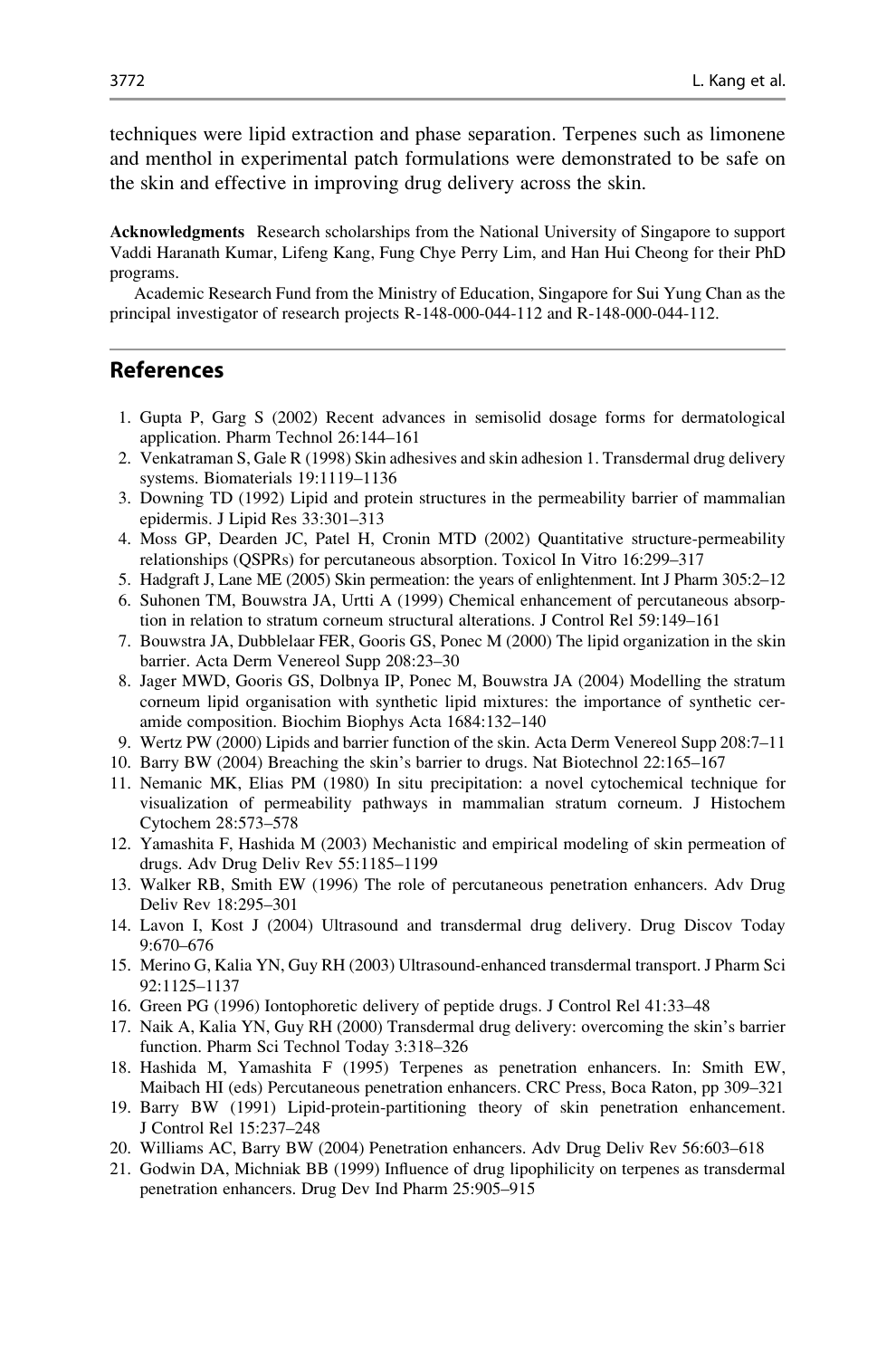- <span id="page-16-0"></span>22. Wallach O (1910) Alicylic compounds. Nobel lecture, December 12, 1910. [http://nobelprize.](http://nobelprize.org/chemistry/laureates/1910/wallach-lecture.pdf) [org/chemistry/laureates/1910/wallach-lecture.pdf](http://nobelprize.org/chemistry/laureates/1910/wallach-lecture.pdf). Accessed 1 July 2005
- 23. Montelius O (1910) The Nobel prize in chemistry 1910. [http://nobelprize.org/chemistry/](http://nobelprize.org/chemistry/laureates/1910/press.html) [laureates/1910/press.html.](http://nobelprize.org/chemistry/laureates/1910/press.html) Accessed 1 July 2005
- 24. Newman AA (ed) (1972) Chemistry of terpenes and terpenoids. Academic, London/New York
- 25. Pinder AR (1961) The chemistry of the terpenes. Chapman & Hall, London, p 223
- 26. Lim PFC, Liu XY, Chan SY (2009) A review on terpenes as skin penetration enhancers in transdermal drug delivery. J Essent Oil Res 21:423–428
- 27. Aqil M, Ahad A, Sultana Y, Ali A (2007) Status of terpenes as skin penetration enhancers. Drug Discov Today 12:1061–1067
- 28. Almirall M, Montana MJ, Escribano E, Obach R, Berrozpe JD (1996) Effect of d-limonene, a-pinene and cineole on in vitro transdermal human skin penetration of chlorpromazine and haloperidol. Drug Res 46:676–680
- 29. Cornwell PA, Barry BW (1994) Sesquiterpene components of volatile oils as skin penetration enhancers for the hydrophilic permeant 5-fluorouracil. J Pharm Pharmacol 46:261–269
- 30. Yamane MA, Williams AC, Barry BW (1995) Effects of terpenes and oleic acid as skin penetration enhancers towards 5-fluorouracil as assessed with time; permeation, partitioning and differential scanning calorimetry. Int J Pharm 116:237–251
- 31. Krishnaiah YSR, Bhaskar P, Satyanarayana V (2004) Formulation and evaluation of limonenebased membrane-moderated transdermal therapeutic system of nimodipine. Drug Deliv 11:1–9
- 32. Kunta JR, Goskonda VR, Brotherton HO, Khan MA, Reddy IK (1997) Effect of menthol and related terpenes on the percutaneous absorption of propranolol across excised hairless mouse skin. J Pharm Sci 86:1369–1373
- 33. Kararli TT, Kirchhoff CF, Penzotti SC (1995) Enhancement of transdermal transport of azidothymidine (AZT) with novel terpene and terpene-like enhancers: in vivo-in vitro correlations. J Control Rel 34:43–51
- 34. Krishnaiah YSR, Satyanarayana V, Bhaskar P (2003) Influence of menthol and pressure-sensitive adhesives on the in vivo performance of membrane-moderated transdermal therapeutic system of nicardipine hydrochloride in human volunteers. Eur J Pharm Biopharm 55:329–337
- 35. Nokhodchi A, Sharabiani K, Rashidi MR, Ghafourian T (2007) The effect of terpene concentrations on skin penetration of diclofenac sodium. Int J Pharm 335:97–105
- 36. Babu RJ, Pandit JK (2005) Effect of penetration enhancers on the transdermal delivery of bupranolol through rat skin. Drug Deliv 12:165–169
- 37. Font AF, Fernandez CB, Merino V, Rodilla V, Castellano AL (2005) Effect of chemical enhancers on the in vitro percutaneous absorption of sumatriptan succinate. Eur J Pharm Biopharm 61:50–55
- 38. Kang L, Liu XY, Sawant PD, Ho PC, Chan YW, Chan SY (2005) SMGA gels for the skin permeation of haloperidol. J Control Rel 106:88–98
- 39. Vaddi HK, Ho PC, Chan YW, Chan SY (2002) Terpenes in ethanol: haloperidol permeation and partition through human skin and stratum corneum changes. J Control Rel 81:121–133
- 40. Zhao K, Singh J (2000) Mechanism(s) of in vitro percutaneous absorption enhancement of tamoxifen by enhancers. J Pharm Sci 89:771–780
- 41. Cornwell PA, Barry BW (1993) The routes of penetration of ions and 5-fluorouracil across human skin and the mechanisms of action of terpene skin penetration enhancers. Int J Pharm 94:189–194
- 42. Lim PFC, Liu XY, Kang L, Ho PCL, Chan YW, Chan SY (2006) Limonene GP1/PG organogel as a vehicle in the transdermal delivery of haloperidol. Int J Pharm 311:157–164
- 43. Kang L, Poh AL, Fan SK, Ho PCL, Chan YW, Chan SY (2007) Reversible effects of permeation enhancers on human skin. Eur J Pharm Biopharm 67:149–155
- 44. Vaddi HK, Ho PC, Chan SY (2002) Terpenes in propylene glycol as skin-penetration enhancers: permeation and partition of haloperidol, Fourier transform infrared spectroscopy and differential scanning calorimetry. J Pharm Sci 91:1639–1651
- 45. Narishetty STK, Panchagnula R (2004) Transdermal delivery of zidovudine: effect of terpenes and their mechanism of action. J Control Rel 95:367–379